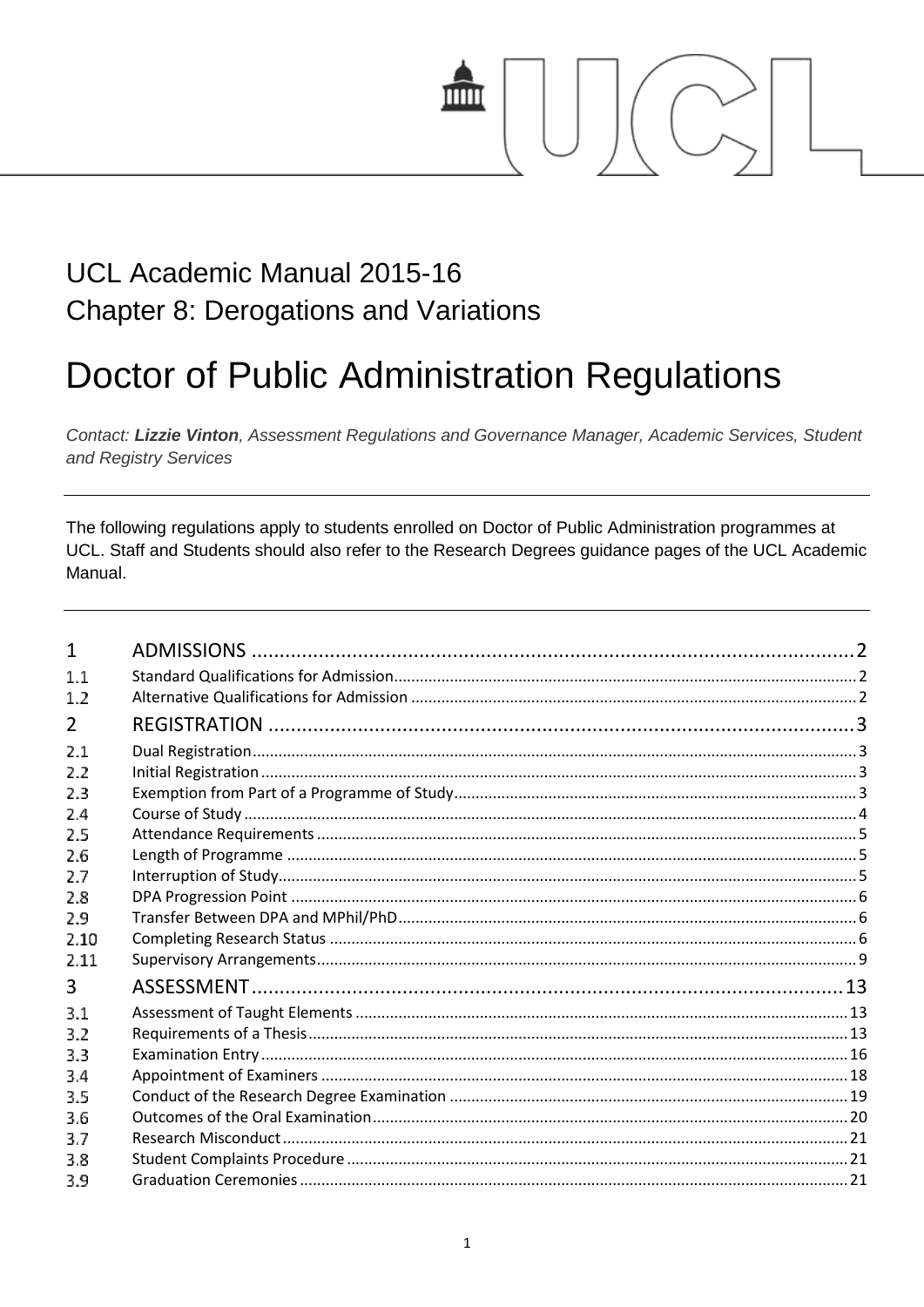# <span id="page-1-0"></span>1 Admissions

#### <span id="page-1-1"></span> $1.1$ Standard Qualifications for Admission

- 1. The normal minimum entrance qualifications for registration for the degree of Doctor of Public Administration is the award of a first or upper second class Honours degree, or equivalent overseas qualification, in an appropriate discipline.
- 2. Relevant postgraduate or policy experience may be acceptable where the first degree is a lower second-class Honours degree or equivalent overseas qualification.

#### <span id="page-1-2"></span> $1.2$ Alternative Qualifications for Admission

- 1. Applicants possessing alternative qualifications may also be considered by UCL for registration.
	- i) An applicant who possesses a degree or overseas qualification of equivalent standard obtained after a programme of study extending over three years or more in a university (or educational institution of university rank) in an appropriate subject and who, although they do not meet the normal entry standard defined in Section 1.1, but by evidence of their background and experience satisfy UCL as to their fitness to follow the programme. Where such an applicant cannot present evidence that they possess the necessary background and experience, they may be considered by UCL for registration, provided they meet appropriate qualifying conditions prescribed by UCL.
	- ii) An applicant who possesses a qualification obtained by written examination other than those covered above, if UCL is satisfied that the candidate's general education, scholarship, training and experience are suitable for the programme which they wish to follow and that they are at least as well qualified as the candidates who are able to satisfy the entrance requirements in one of the ways prescribed above.
- 2. UCL may prescribe a qualifying examination for such an applicant prior to admission.

- 1. Departments wishing to admit such an applicant, as described in 1.2 above, must obtain written authorisation from the Chair of the Research Degrees Committee via [Admissions in Student and Registry Services.](http://www.ucl.ac.uk/srs/our-services/access-and-admissions) An applicant for registration may also be required to pass a qualifying examination. Applicants are required to meet UCL's [English Language Proficiency Requirements for Postgraduate Degrees.](http://www.ucl.ac.uk/prospective-students/graduate/life/international)
- 2. The regulations and criteria for the Recognition of Prior Learning, including the types of prior learning that might be considered by UCL, are defined in the *UCL Academic Manual, Chapter 2: Qualifications and Credit Framework*.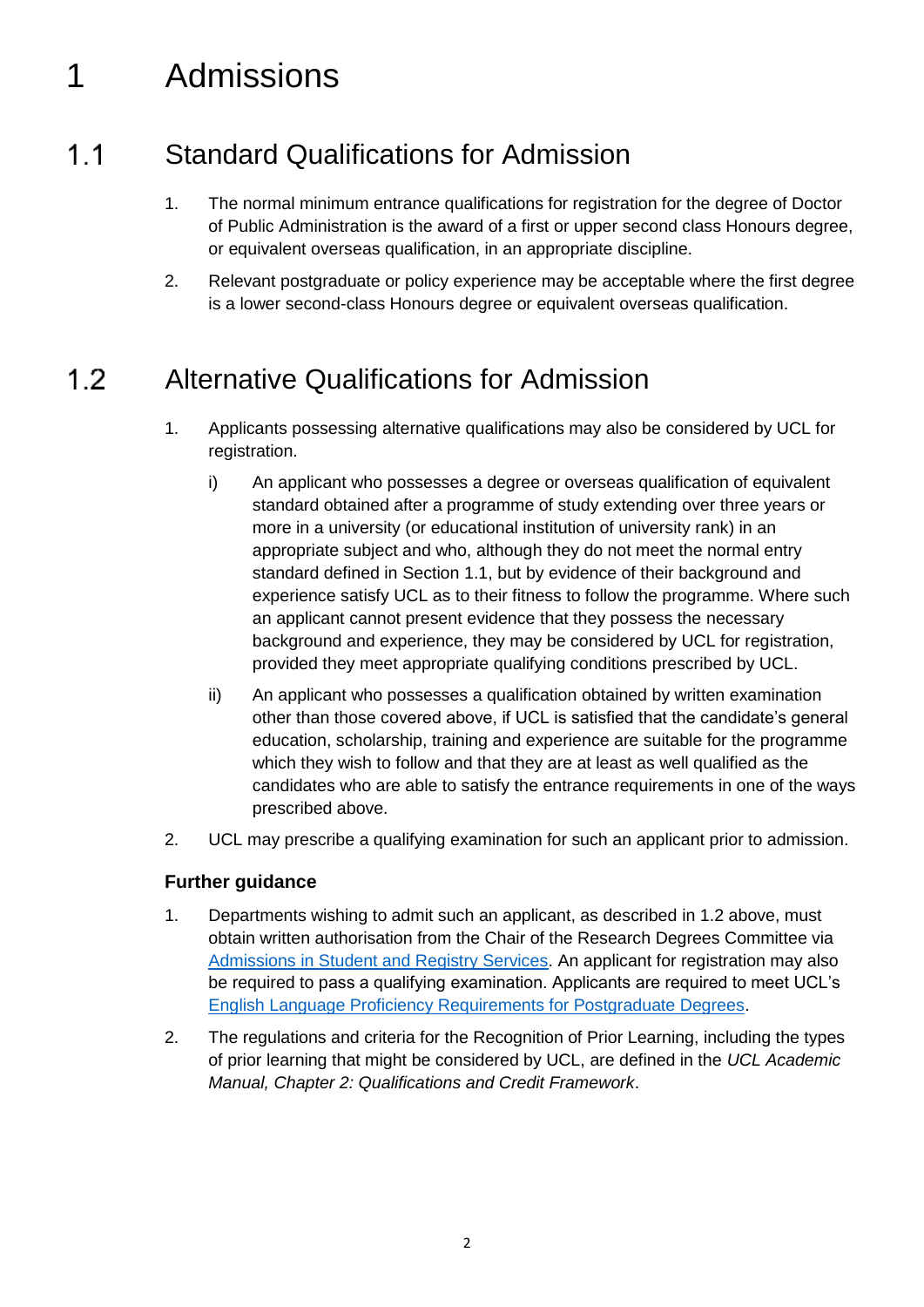# <span id="page-2-0"></span>2 Registration

#### <span id="page-2-1"></span> $2.1$ Dual Registration

1. A student is not permitted to be formally registered for one programme of study at UCL at the same time as being formally registered (or re-sitting examinations) for another programme of study at UCL or any other Higher Education Institution.

# **Further guidance**

1. Students can accept an offer of a place from UCL when they are still formally registered with another Higher Education Institution, or if they are re-sitting examinations. However, they may not formally register with UCL until they have completed their registration with another institution.

#### <span id="page-2-2"></span> $2.2$ Initial Registration

- 1. Every student must complete enrolment as instructed within two weeks of the start of their research programme and must undertake to comply with the conditions of enrolment.
- 2. An applicant for registration is required to produce for inspection by UCL the original documentary evidence of their qualifications either before or at registration — i.e. the original diploma or certificate of the awarding body.

#### <span id="page-2-3"></span>Exemption from Part of a Programme of Study  $2.3$

1. UCL may exempt from part of the programme of study of the DPA degree, research degree students who have commenced a programme of study for the DPA degree (or equivalent degree) of another university in the United Kingdom, provided that the programme of study followed at UCL is not less than one calendar year, or its equivalent in part-time study.

- 1. Applications for exemption should be made at the point of admission and are considered on a case-by-case basis.
- 2. The regulations and criteria for the Recognition of Prior Learning, including the types of prior learning that might be considered by UCL, are defined in the *UCL Academic Manual, Chapter 2: Qualifications and Credit Framework*.
- 3. Back-dated registration is not usually permitted by UCL. In exceptional circumstances however, requests for back-dating registration may be considered by the Chair of the Research Degrees Committee via the [Student Centre](http://www.ucl.ac.uk/current-students/student-centre) subject to the following conditions:
	- i) The statement from the supervisor and/or the Head of Department gives strong academic reasons for the request and confirms in writing that the student has been undertaking relevant research since this date.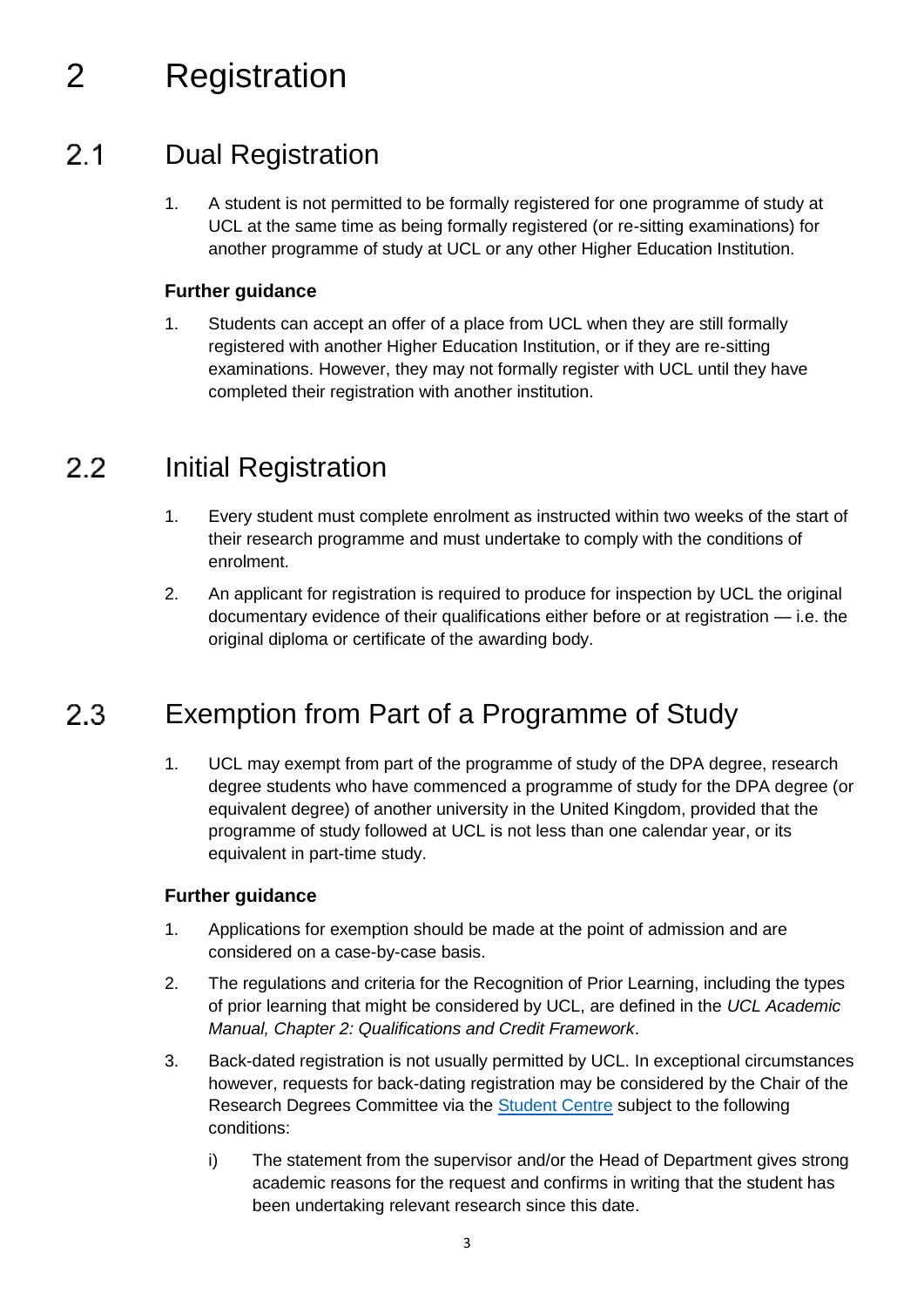- ii) There is evidence that the student has been fully supervised.
- iii) There is a good reason provided explaining why the student was not formally registered from the requested start date.
- 4. If the back-dating is granted, regardless of the time period requested, the student should be aware that he or she is liable for tuition fees from the date of retrospective registration and that the date for submission of the thesis will be calculated from this date.

#### <span id="page-3-0"></span> $2.4$ Course of Study

#### $2.4.1$ General

- 1. All research degree students are required to pursue a course of study prescribed by UCL.
- 2. A programme of study may require attendance at lectures and coursework as prescribed by UCL. A candidate's registration on a UCL programme will be dependent upon their continued satisfactory progress as determined by UCL.
- 3. All research students are required to use the [Online Research Student Log.](https://researchlog.grad.ucl.ac.uk/)
- 4. For more information about the Research Student Log and other requirements see the [Code of Practice for Graduate Research Degrees.](http://www.grad.ucl.ac.uk/essinfo/)

#### 2.4.2 Doctor of Public Administration

- 1. The formal taught part of the DPA is comprised of the following elements:
	- i) 4 core modules (60 credits).
	- ii) 4 specialisation modules (60 credits before submission).
	- iii) Pilot study with 120 credits awarded upon successful completion of the MRes component (a research report of not less than 15,000 and no more than 25,000 words with oral examination).
		- Full-time candidates are expected to complete this project within 12-18 months, and in all circumstances must complete within 24 months.
		- Part-time candidates are expected to complete this project within 18-24 months, and in all circumstances must complete within 36 months.
	- iv) Candidates are also expected to undertake professional and transferable skills courses and research ethics training. Training for teaching (either in the form of a Prof Cert or similar) is optional.
- 2. Students must have passed modules to a minimum value of 240 credits in order to qualify for submission of the thesis.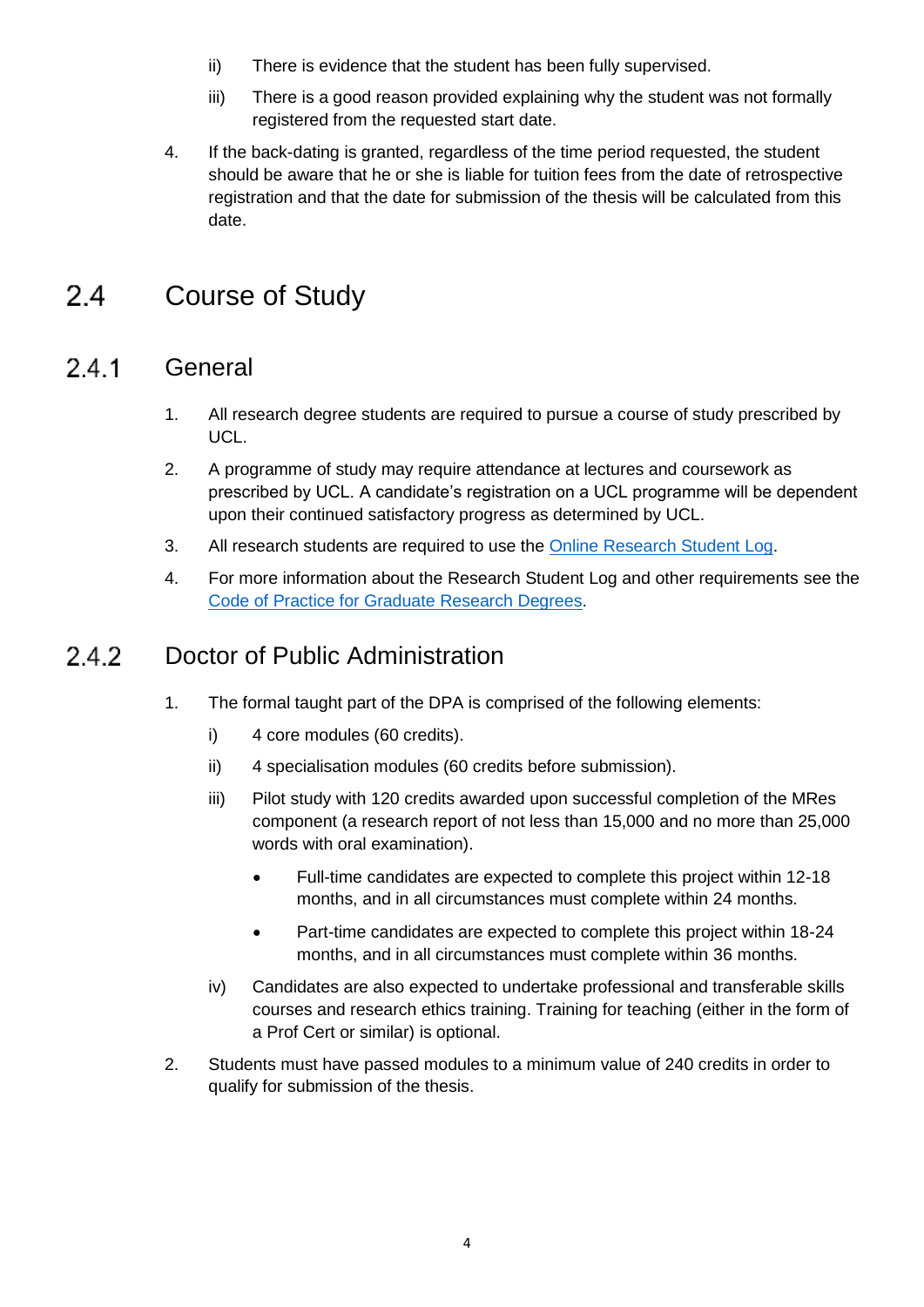#### <span id="page-4-0"></span>2.5 Attendance Requirements

- 1. A programme must be pursued continuously except by special permission of UCL. Students must be in a position to meet all the requirements determined for their studies.
- 2. Students, whether full-time or part-time, are expected to centre their academic studies on UCL and their policy-oriented partner organisation. Students should ensure they are able to attend UCL in person for teaching and meetings as required by their supervisors.

#### <span id="page-4-1"></span>Length of Programme  $2.6$

- 1. The length of the DPA is normally four calendar years of full-time study or six calendar years of part-time study.
- 2. Unless prior exemption from a part of the programme has been agreed, a student must be registered for at least two calendar years full time, or three calendar years part time before they will be allowed to submit their thesis for examination for the DPA degree.
- 3. Unless prior exemption from a part of the programme has been agreed, a student must be registered for at least four calendar years full time, or six calendar years part time, before they will be eligible to adopt Completing Research Status (see Section 2.10).
- 4. Students may not interrupt their period of registration without prior permission from UCL.

# **Further guidance**

- 1. Requests to submit a thesis earlier than the minimum periods of registration specified in the regulation above may be considered by the Chair of the Research Degrees Committee. Requests should be made in writing via the [Student Centre](http://www.ucl.ac.uk/current-students/student-centre) and should include a statement of support from the supervisor and/or Head of Department. The Research Degrees Committee will monitor the outcome of such requests by scrutiny of examiners' reports on the candidates' theses. Students and staff should note that early submission of a thesis will not be considered as an extenuating circumstance when deciding the outcome of the examination of a thesis.
- 2. Students who submit early would be liable for tuition fees up to the date of the submission of the thesis but would not be liable for tuition fees thereafter.

#### <span id="page-4-2"></span> $2.7$ Interruption of Study

1. Interruption of study may be granted on the authorisation of the Director of Student Administration, on behalf of the Research Degrees Committee, provided that a statement of support from the Principal Supervisor and/or Head of Department/Division is received. If approved, the period of interruption of study granted will be initially not more than one calendar year and any further period of interruption of study will be considered one year at a time. UCL may, at its discretion, grant an interruption of study to a student on grounds of illness or other adequate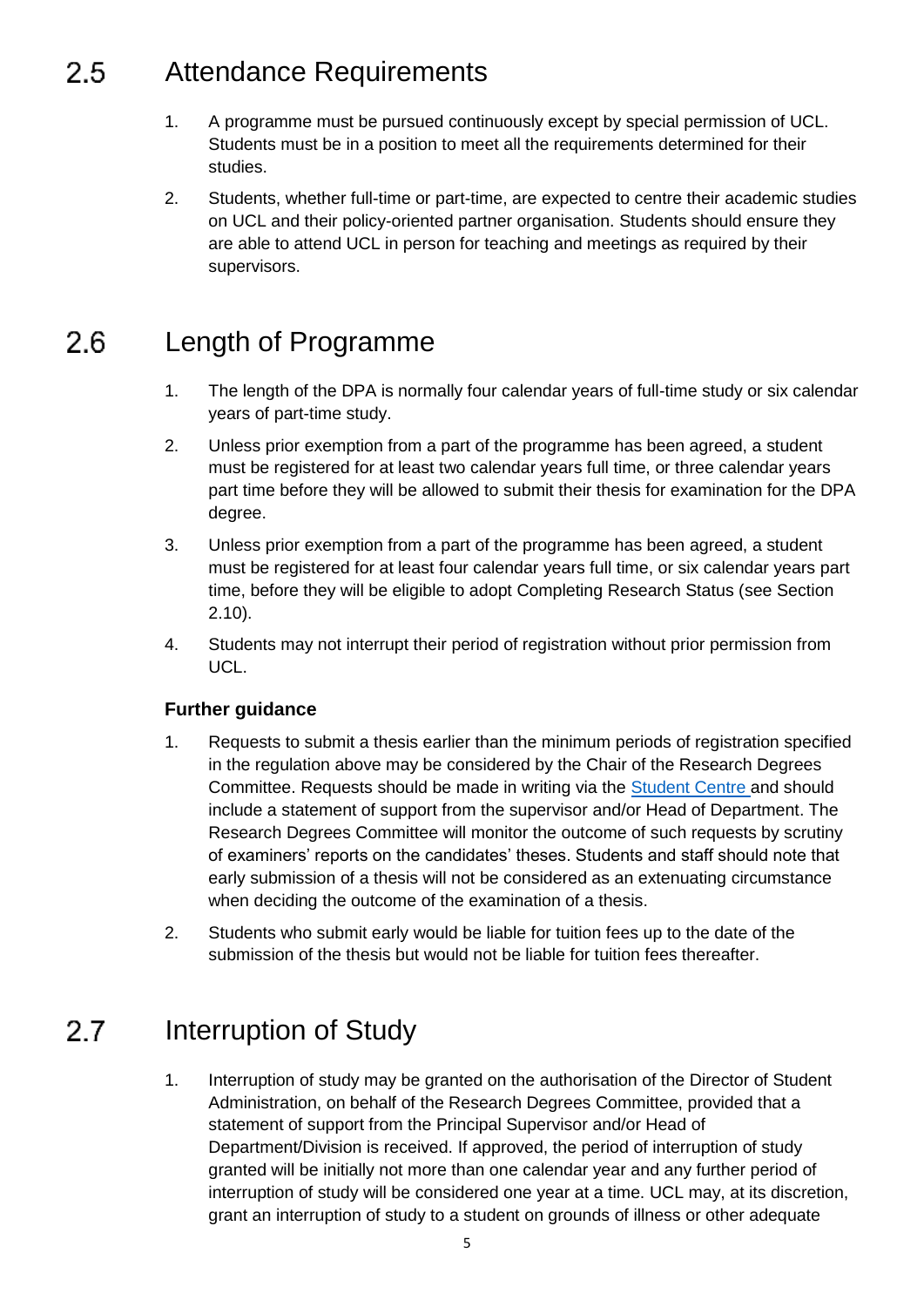reasons. The need to take up or pursue employment during the programme will not normally be considered grounds for interruption of studies.

- 2. Interruption of study for a period in excess of two calendar years may be granted by the Chair of the Research Degrees Committee subject to the following conditions:
	- i) The period requested will be considered on an annual basis and will not exceed five calendar years from the date when the period of interruption starts;
	- ii) The date when the submission of the thesis falls due following resumption of study falls within ten years of the date of original registration;
	- iii) Written assurances that the research will still be valid are provided by the supervisor and/or the Head of Department, with supporting documentation.
- 3. The [Changes to your Registration](http://www.ucl.ac.uk/current-students/services_2/registration_status) pages of the Current Students website provide further detail on the Interruption of Study procedure.

#### <span id="page-5-0"></span>DPA Progression Point  $2.8$

1. Progression from the initial stage of the DPA degree to the final stage involves fulfilling academic requirements and a progression viva. This progression may be made not less than twelve months after initial registration for the DPA degree for full-time students, and not less than eighteen months after initial registration for the DPA degree for part-time students. A student who fails to achieve progression to the final DPA stage may, if all other conditions are met, be awarded an MRes degree as exit award.

#### <span id="page-5-1"></span>Transfer Between DPA and MPhil/PhD  $2.9$

- 1. A student may, with the permission of UCL, transfer from the DPA degree to the MPhil/PhD degree, provided they have not entered for the examination of the DPA degree; or from the MPhil/PhD degree to the DPA degree provided they have not entered for the examination of an MPhil or PhD degree.
- 2. Students wishing to transfer from an MPhil/PhD to a DPA degree, or vice versa, should contact the [Student](http://www.ucl.ac.uk/current-students/student-centre) Centre.

#### <span id="page-5-2"></span> $2.10$ Completing Research Status

#### **General**  $2.10.1$

- 1. All research students who have completed their approved period of registration may register as CRS students while they write up their theses. Transfer to CRS status is only permitted with the approval of a student's supervisor or other departmental authority.
- 2. CRS is permitted for a maximum period of one calendar year (full time) or two calendar years (part time). CRS registration cannot be interrupted; a student who is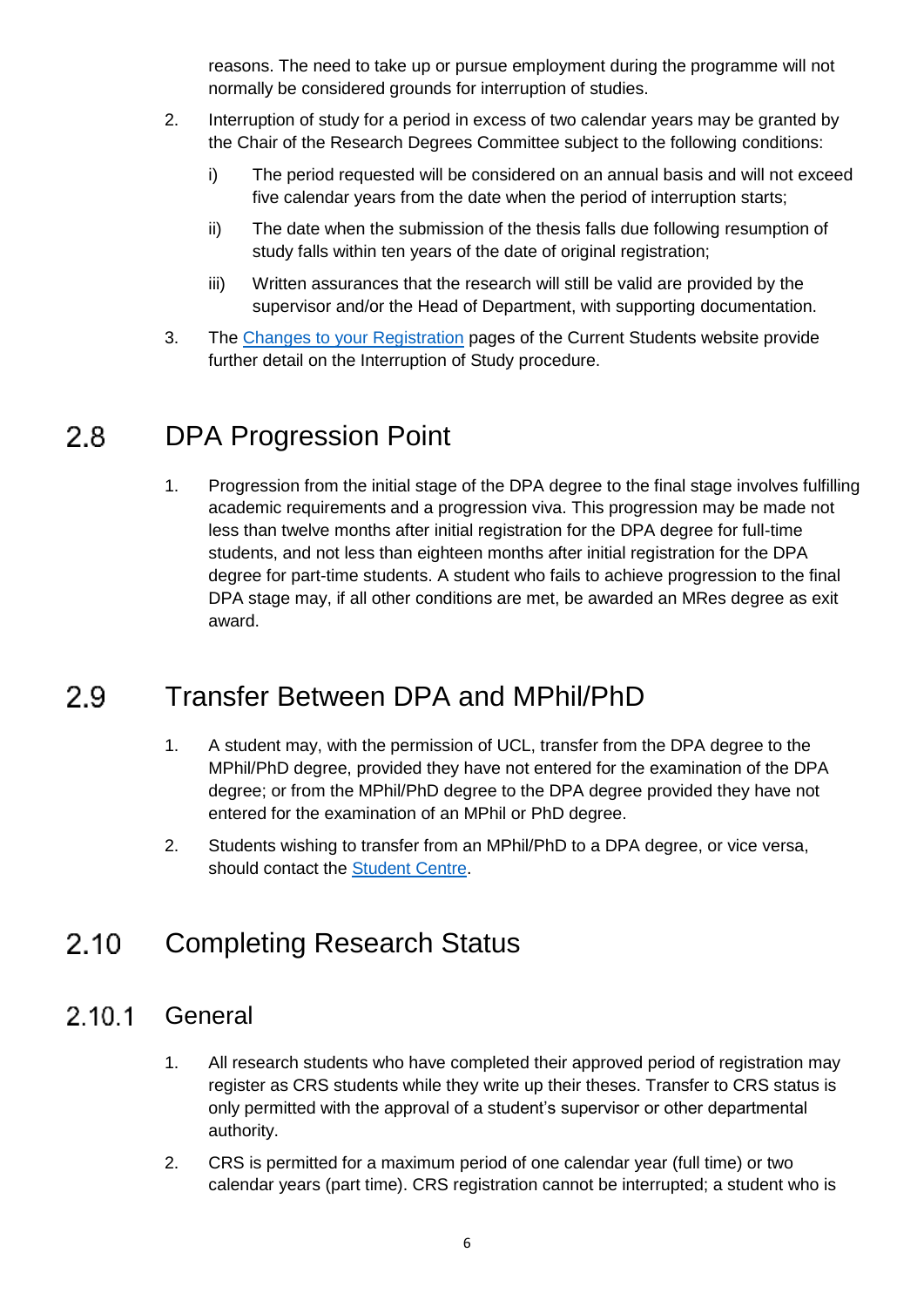prevented from submitting a thesis for reasons beyond his or her control may apply for an extension, as detailed in 2.10.4 below.

- 3. A DPA student must be registered for at least four calendar years full time or six calendar years part time before he or she will be eligible to take up CRS status. A student who changes from full to part time during the approved period of registration must have been registered for a minimum of one year part time before being entitled to two years of part-time CRS status.
- 4. In addition to completing the approved period of registration, a student must meet the following conditions before being permitted to take up CRS status:
	- a) Have passed modules to a minimum value of 240 credits;
	- b) Be in a position to submit his or her thesis within 12 months (for full-time students) and 24 months (for part-time students);
	- c) Have met any other departmental or divisional conditions.
- 5. Further guidance is available from the [Completing Research Status](http://www.ucl.ac.uk/current-students/services_2/registration_status) webpages.

#### 2.10.2 Completing Research Student Status (CRS): Entitlements

1. During the period of CRS registration, a student is entitled to have one draft of all or any part of his or her thesis read and commented on by his or her Principal Supervisor and/or Subsidiary Supervisor before submission.

# **Further guidance**

- 1. Once enrolled, CRS students will continue to be able to use, or will be reissued with, a UCL identity card and be entitled to the use of all the general UCL facilities and services.
- 2. A CRS student in laboratory-based research may be admitted to a laboratory and be given use of UCL equipment where such admission and use will materially enhance the quality of the thesis or will expedite its completion. Such admission and use shall, however, be on the condition that this does not significantly interfere with the use of the laboratory or equipment in question by other students or staff of UCL or incur additional expense. The student's Principal Supervisor, with the approval of the Head of Department/Division, shall be responsible for making any arrangements necessary to comply with this condition. In the event that a CRS student is refused admission or use, they shall have the right of appeal to the Faculty Graduate Tutor who shall consult the student's supervisor and Head of Department/Division.
- 3. The student's department/division may, at its discretion, give any other supervisory assistance during the writing up period. CRS students will be expected to comply with all the duties and responsibilities of any other research student as set out in the [Code](http://www.grad.ucl.ac.uk/essinfo/)  [of Practice for Graduate Research Degrees.](http://www.grad.ucl.ac.uk/essinfo/)

#### Submission of Thesis  $2.10.3$

1. A student must submit a thesis for examination before the end of his or her CRS period. A student will remain registered after the submission of his or her thesis until the award of the degree. He or she will be entitled to a UCL student identity card and will be able to use all the general UCL facilities and services while preparing for an oral examination or making minor revisions to a thesis.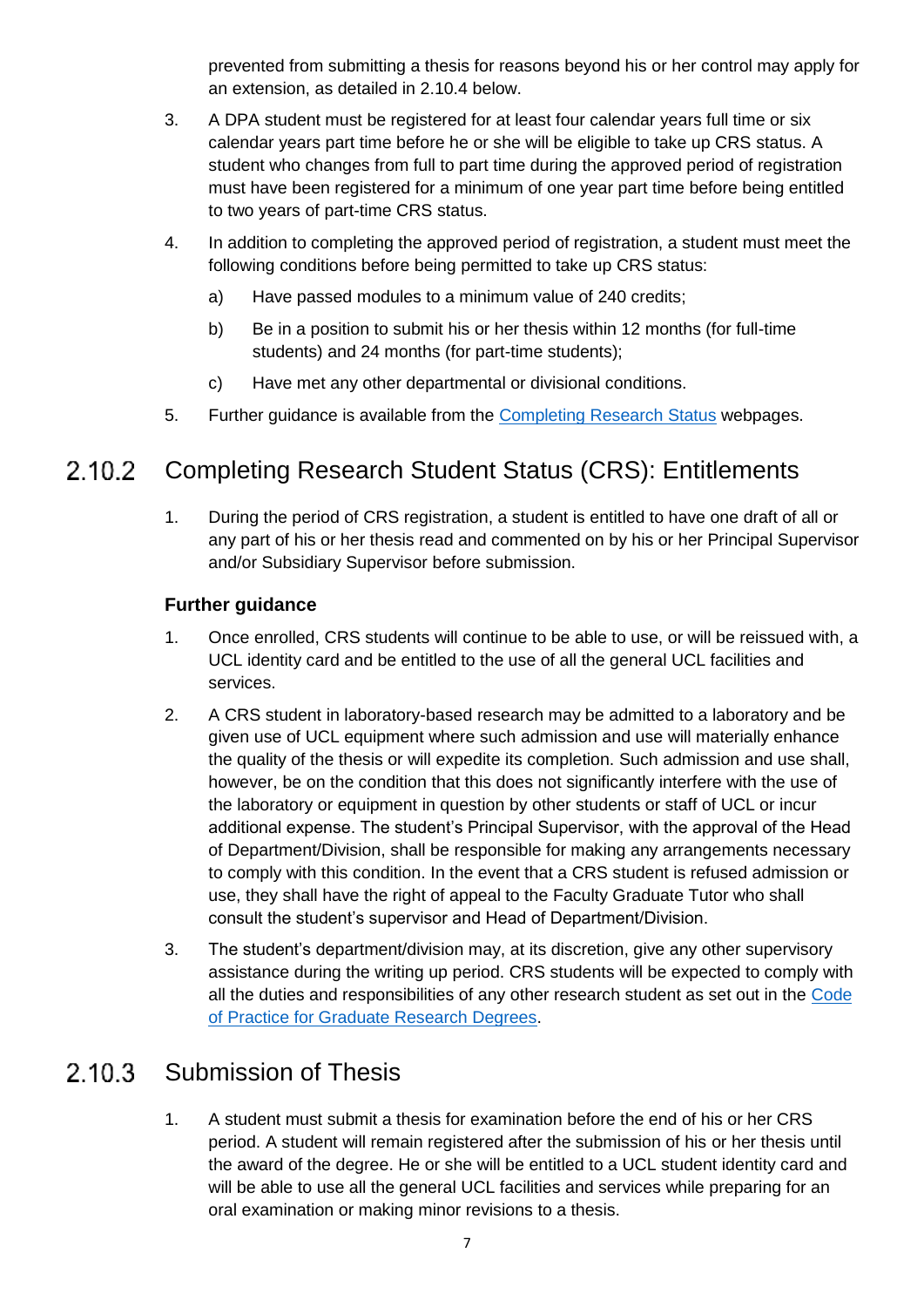#### Extensions to the Completing Research Period  $2.10.4$

1. A student who cannot submit a thesis for examination before the end of CRS due to circumstances outside his or her control may apply for an extension. The maximum period of extension is one year full time and two years part time.

## **Further guidance**

1. Applications for extension to CRS must be made on the application form available from the [Extension to Completing Research Status](http://www.ucl.ac.uk/current-students/services_2/registration_status) (CRS) webpages. Applications must be supported by a student's department and may be made on the grounds of illness of student or close relative, maternity leave, bereavement, responsibilities as a primary carer or academic circumstances out of the control of the student. Work commitments or any duties carried out for a department are not considered grounds for extension; submission of a thesis is expected to be a priority. Applications on the grounds of the illness or termination of employment of the Principal Supervisor may be considered but departments are expected to make arrangements for alternative supervision under such circumstances.

#### Submission of a Thesis after the end of CRS  $2,10,5$

- 1. A student who submits late will be liable for a late submission penalty fee.
- 2. A student who does not submit a thesis before the end of his or her CRS registration will cease to be registered as a student at the end of this CRS period. He or she will not be entitled to access to UCL facilities and services and will not be entitled to supervisory advice. In addition, any student who wishes to submit after the end of his or her CRS registration will require permission to do so; this must be supported by a student's supervisor or other departmental authority. If granted, the student will be permitted to submit but will not be re-registered unless his or her department require this.

# **Further guidance**

1. All students who submit after the end of their CRS registration will pay a penalty fee equivalent to the part-time home fee current at the time (see [Late Submission Fees for](http://www.ucl.ac.uk/current-students/research_degrees/latesubmission)  [Research Students\)](http://www.ucl.ac.uk/current-students/research_degrees/latesubmission). This fee will come into effect the day after the end of their CRS registration and will increment after three months, six months and nine months. For late submission at any time over nine months after the end of CRS, the fee will be equivalent to 12 months home part-time fees current in the year of submission.

#### Resubmission of a Thesis  $2.10.6$

1. A student whose thesis is referred by his or her examiners for substantial revision within 18 months will remain registered as a submitted student on the basis of 2.10.3 above, provided the original submission was not after the expiry of a period of CRS status. He or she will have access to UCL facilities and will be entitled to have one draft of his or her thesis read and commented on by his or her Principal Supervisor and/or Subsidiary Supervisor before re-submission. If a student's revisions require more supervision or further access to UCL laboratories or other facilities, he or she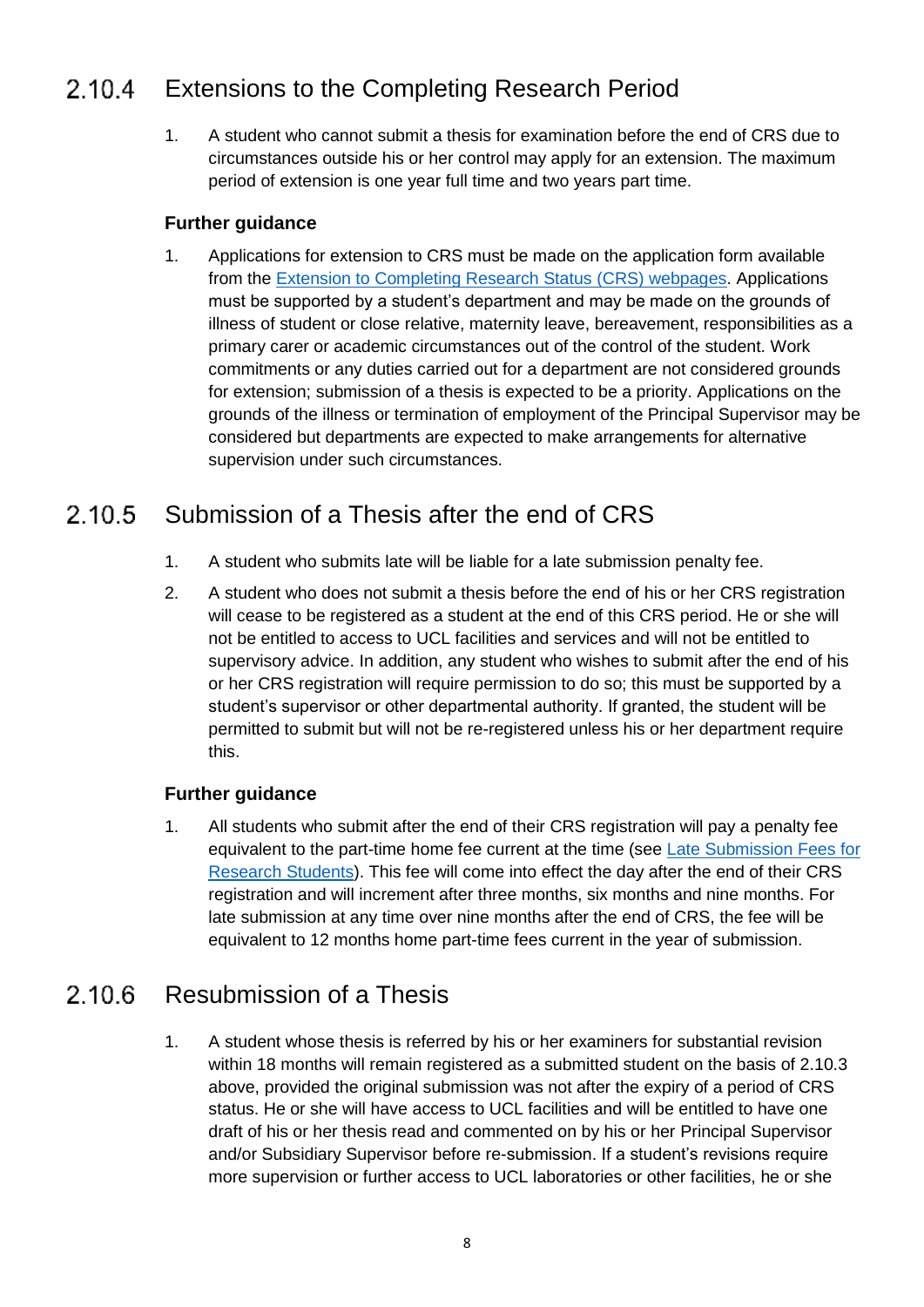may be required to re-register as a fee-paying student for the period of this supervision or access.

2. A student who is required to re-submit must re-enter for the examination by completing the Examination Entry Form available from the [Research Degrees](http://www.ucl.ac.uk/current-students/research_degrees/rd_exam_entry)  [Examination Entry webpages](http://www.ucl.ac.uk/current-students/research_degrees/rd_exam_entry) and will be required to pay a re-submission fee.

#### <span id="page-8-0"></span> $2.11$ Supervisory Arrangements

#### $2.11.1$ Supervisors: General

- 1. Each UCL student registered for the DPA degree shall have appointed one Principal and one Subsidiary Supervisor, who shall be members of staff of UCL or members of staff of an institution with an approved agreement with UCL. All supervisors must be approved by their Faculty Graduate Tutor before they undertake supervision of research students.
- 2. In the case of DPA programmes, each student will have a Policy Supervisor who will act as contact person with UCL on behalf of the policy-oriented partner organisation and who provides advice on policy relevance, but who does not formally make part of the supervisory team.

- 1. Principal and Subsidiary Supervisors shall be appointed by the appropriate departmental/divisional Postgraduate Committee, or its equivalent body.
- 2. Honorary members of staff may be appointed as either Principal or Subsidiary Supervisors. However, approval must be obtained from the appropriate Faculty Graduate Tutor on behalf of the Research Degrees Committee. The appointment of an honorary member of staff as a Principal or Subsidiary Supervisor will be subject to consideration of adequate research activity, including publications and grant income. Honorary members of staff appointed as Principal or Subsidiary Supervisors are also governed by eligibility requirements set out in Section 2.11.2 below.
- 3. Retired members of staff shall not normally be appointed as supervisors except by the specific agreement of the Research Degrees Committee. In instances where a member of staff serving as Principal Supervisor retires, continued supervision by the staff member is only permissible if explicitly agreed by all parties (the student, the supervisor and department), and this decision is recorded by the department. In addition, the following arrangements must also be put in place and reviewed annually by all parties to confirm they are working effectively:
	- The existing Subsidiary Supervisor shall be appointed as joint Principal Supervisor with the retired member of staff;
	- A third supervisor shall be appointed to the supervisory team as Subsidiary Supervisor.
- 4. Supervisors can be appointed from institutions with an approved agreement with UCL. Such supervisors must have the status of honorary members of UCL staff. In all circumstances UCL has an expectation that these supervisors will undertake their role in accordance with the Doctoral School's [Code of Practice for Graduate Research](http://www.grad.ucl.ac.uk/essinfo/)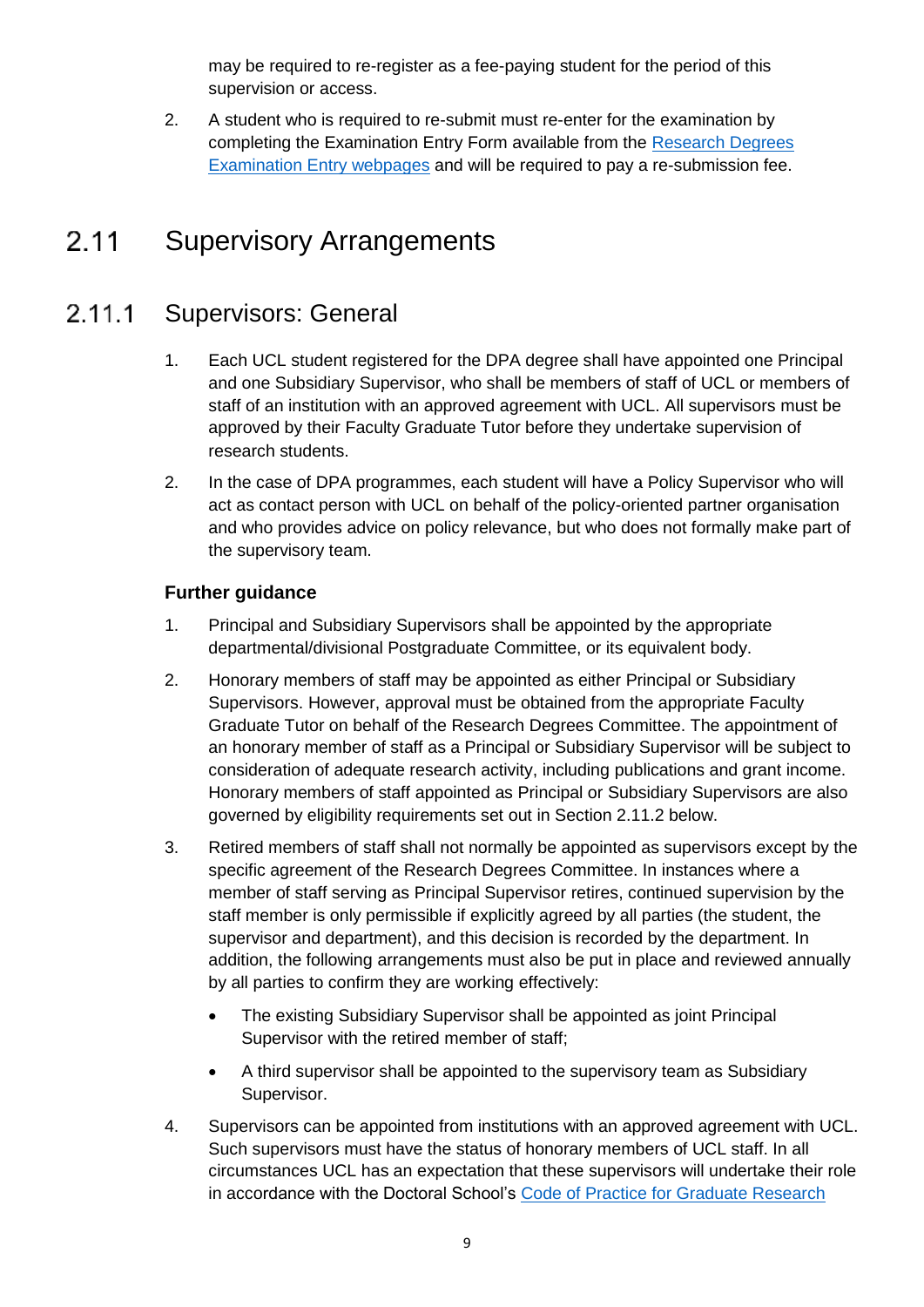[Degrees](http://www.grad.ucl.ac.uk/essinfo/) and within the framework of UCL's regulations for Research Degrees in the UCL Academic Manual.

5. For more information on the role of the supervisor see the [Code of Practice for](http://www.grad.ucl.ac.uk/essinfo/)  [Graduate Research Degrees.](http://www.grad.ucl.ac.uk/essinfo/)

#### Supervisors: Eligibility  $2.11.2$

- 1. The list of UCL staff categories eligible to act as Principal and/or Subsidiary Supervisors can be found on the [Human Resources website.](http://www.ucl.ac.uk/hr/docs/phd_student_supervision.php)
- 2. UCL determines the eligibility of staff in these categories to supervise research degree students using the following criteria:
- 3. A Principal Supervisor for a DPA should normally:
	- a) have satisfactorily completed any probationary period attached to his/her appointment;
	- b) have expertise in the area of the proposed research;
	- c) have had previous experience of at least one successful DPA, MPhil/PhD or EngD supervision within a supervisory team (defined as having taken a student all the way through to a research degree award).
- 4. A Subsidiary Supervisor for a DPA should normally:
	- a) have expertise relevant to the area of proposed research;
	- b) be familiar with the standards required for DPA, MPhil/PhD or EngD research.
- 5. A probationary member of academic staff may be appointed as Principal Supervisor if supervision is undertaken within the context of an experienced supervisory team comprising at least one demonstrably active researcher with experience of at least two successful supervisions.
- 6. A Research Associate may be invited to act as a Subsidiary Supervisor but must, in addition to the requirements specified for Subsidiary Supervisors:
	- a) have a research contract lasting at least three years from the time the supervised student commences his/her programme of study;
	- b) be able to provide evidence of good quality publications for which they have had a substantial degree of responsibility.

- 1. Principal Supervisors who are probationary members of staff must also have participated in an appropriate UCL supervisor's workshop.
- 2. Supervisors who have completed a probationary period but have not previously supervised a research student should also meet the requirements outlined above. New senior members of academic staff with experience of DPA, MPhil/PhD or EngD supervision at other institutions are expected to attend an appropriate UCL supervisor's workshop.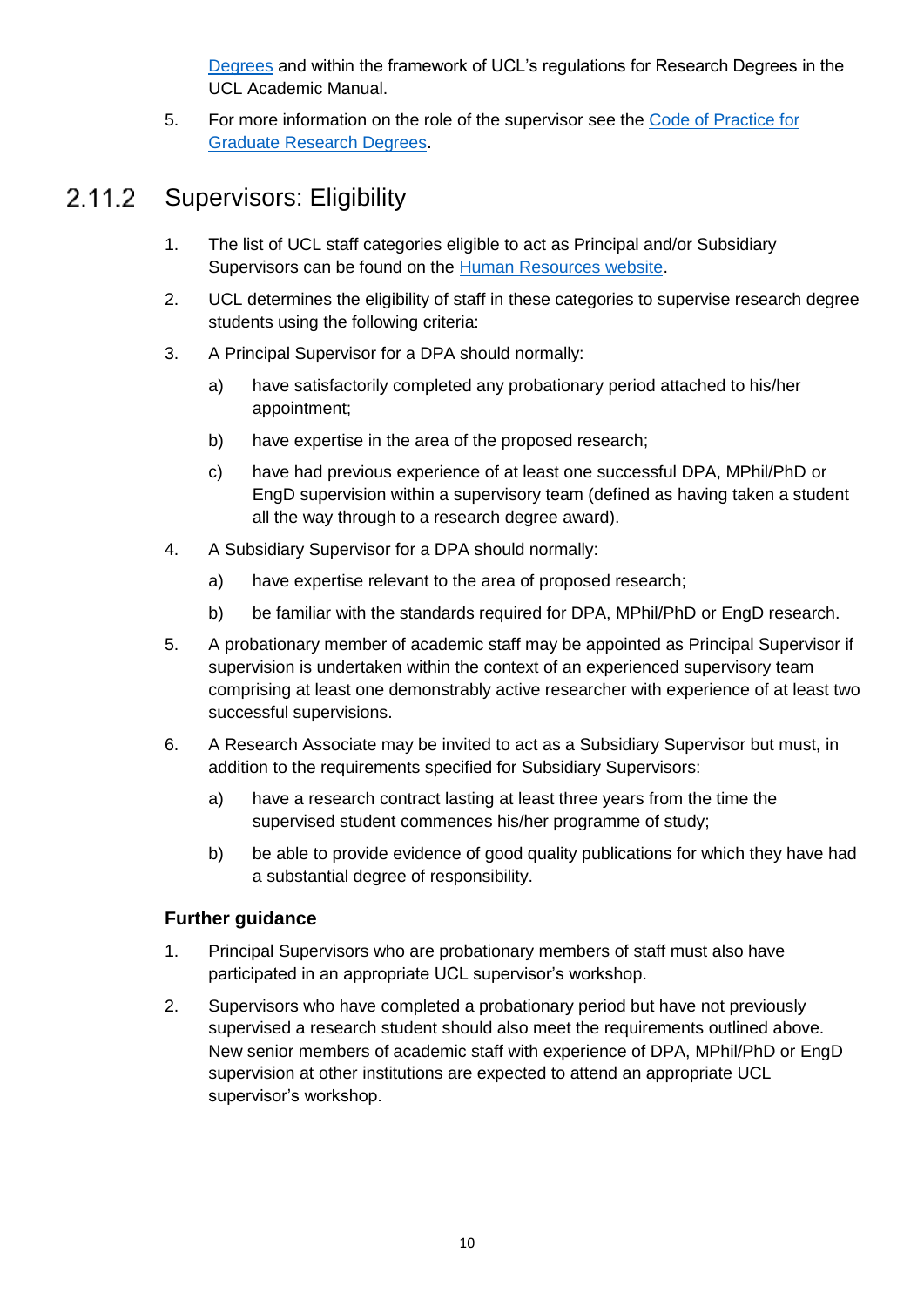#### $2.11.3$ Number of Students per Supervisor

1. A supervisor, whether Principal or Subsidiary, may supervise up to the equivalent of six full-time research students at any one time.

# **Further guidance**

1. The maximum number of students [head count], whether full- or part-time, that may be supervised by an individual as either Principal or Subsidiary Supervisor will be nine, using the following formula:

| 1 Part-Time student | 0.5 for a Principal Supervisor   |
|---------------------|----------------------------------|
| 1 Full-Time student | 0.5 for a Subsidiary Supervisor  |
| 1 Part-Time student | 0.25 for a Subsidiary Supervisor |

- 2. Where a supervisor exceeds the maximum number of students under his/her supervision, the supervisor's department must be able to demonstrate that there are mechanisms in place to ensure adequate contact with the student and appropriate support for the supervisor, such as a large supervisory team and/or a reduction in other workloads.
- 3. For example, an individual may act as Principal Supervisor to four full-time students and one part-time student while acting as Subsidiary Supervisor for two part-time students. This is the equivalent of five full-time students and is within the head count of nine students. Consideration should be given to the other duties of the member of staff concerned. Departments/divisions may wish to recommend an upper limit on the number of students supervised by a single member of staff that is lower than that set out above.
- 4. Part-time staff appointed as supervisors should supervise no more than six full-time research students on a pro-rata basis.

#### $2.11.4$ Declaration of Personal Interest

1. All members of staff are required to declare any personal relationships with any student they are asked to supervise, or are already supervising.

- 1. A supervisor who declares such a personal relationship prior to appointment as supervisor for the student in question shall not be permitted to undertake supervision of that student, whether as Principal or Subsidiary Supervisor.
- 2. A supervisor who declares such a relationship after having been appointed as Principal Supervisor for the student in question (unless the declaration is made within six months of appointment, in which case the supervisor shall not be permitted to continue in any supervisory capacity) shall no longer continue as Principal Supervisor but may continue to advise the student in an informal capacity.
- 3. The role of Principal Supervisor (including responsibility for all decisions affecting the student's progress and assessment) shall in such instances pass to the Subsidiary Supervisor or the other supervisor nominated by the department. A supervisor who declares such a relationship after having been appointed as Subsidiary Supervisor for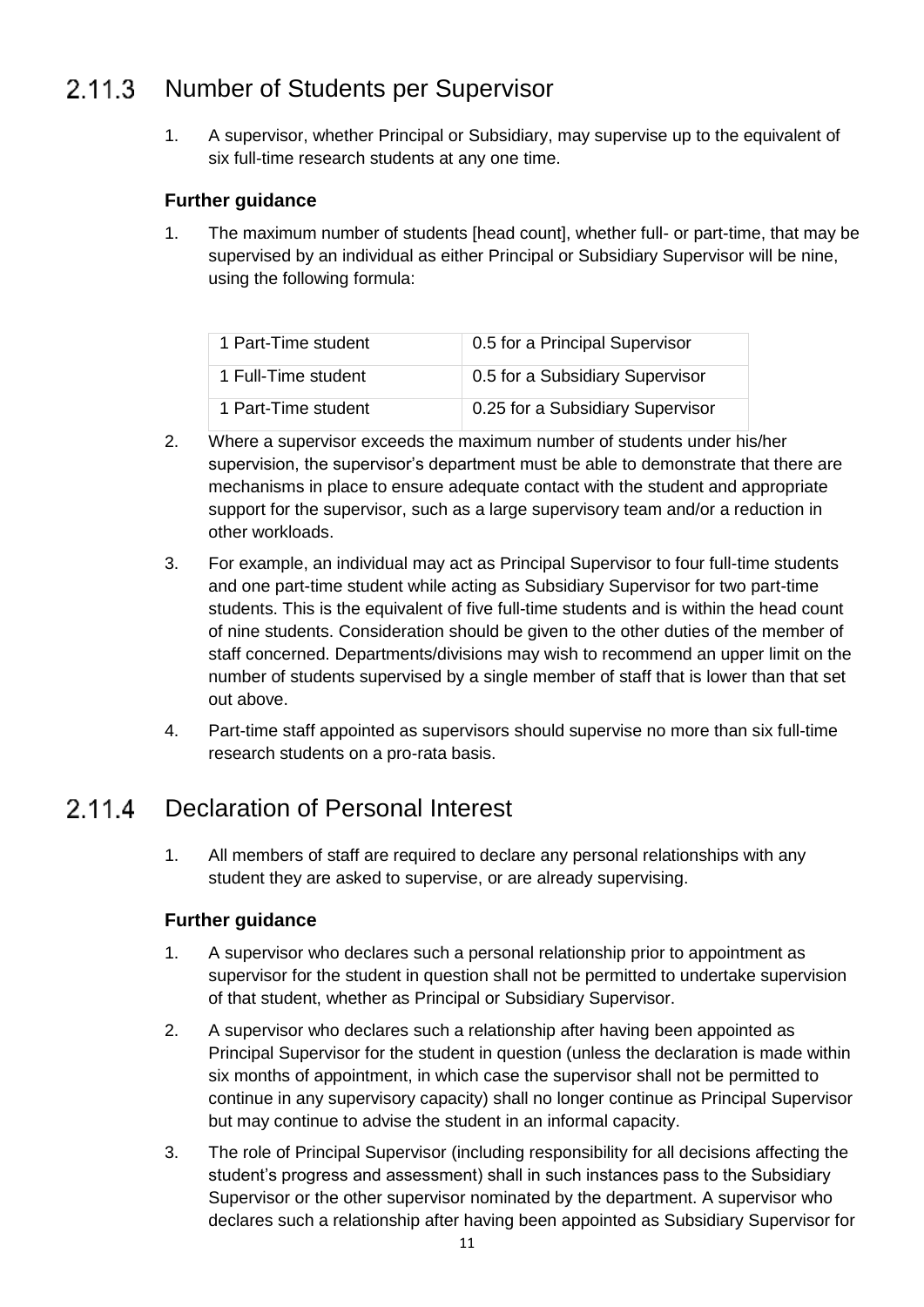the student in question, subject to the permission of the Departmental Graduate Teaching Committee, may continue as Subsidiary Supervisor, but shall not be responsible for, or be involved in, any decisions affecting the student's progress and/or assessment.

#### Transfer of Supervisor to Another Institution 2.11.5

1. Where a Principal Supervisor transfers to another institution, students assigned to that supervisor shall be assigned to another Principal Supervisor – if they choose to remain registered at UCL – normally by the Departmental/Divisional Graduate Tutor. Should a student wish to continue to work under the supervisor who has transferred, he or she may consider applying to transfer registration to the supervisor's new institution, providing he or she is not in the final year of the programme.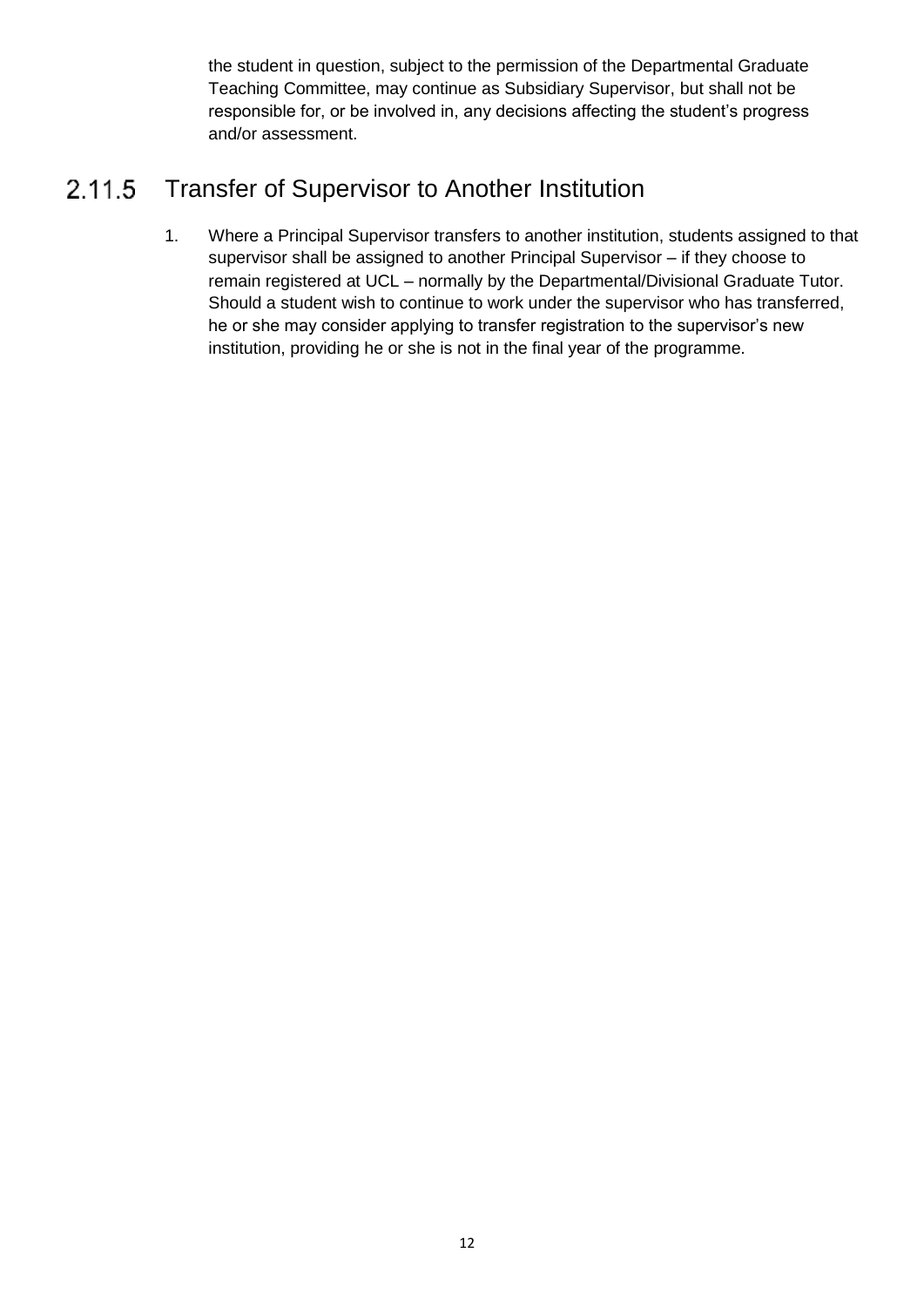# <span id="page-12-0"></span>3 Assessment

#### <span id="page-12-1"></span>Assessment of Taught Elements  $3.1$

- 1. Assessments qualifying a candidate for submission of a thesis shall take place within the period of the overall programme and shall be by written examinations or coursework, as prescribed for each individual course or module.
- 2. All such assessments will be overseen by an examiner external to UCL.
- 3. A candidate failing any assessments (whether by written examinations or coursework) will be permitted to re-enter the examinations for the course or module in question on one occasion only.
- 4. The award of the degree shall be dependent on the thesis, which a candidate may not submit until he/she has successfully completed all the other elements of the programme, and on the final oral examination.
- 5. Modules for the taught part of the programme will be assessed by the methods and at the dates indicated for the module in question.

#### <span id="page-12-2"></span> $3.2$ Requirements of a Thesis

#### $321$ Theses: General

- 1. The greater proportion of the work submitted in a thesis must have been undertaken after the registration of the student for the DPA degree.
- 2. The work in the thesis submitted by a student must be their own work and the submission of a thesis for examination will be regarded as a declaration of that fact.
- 3. A student will not be permitted to submit a thesis that has been submitted for examination for a degree, or comparable award, of this or any other university or institution. However, students may incorporate into a thesis previously examined fieldwork which they have already submitted for a degree or comparable award of this, or any other university or institution. In such a case this must be indicated on the Examination Entry Form and the incorporated fieldwork must be clearly identified as such in the thesis submitted for examination.
- 4. Students may submit the results of work done in conjunction with their supervisor and/or with fellow research workers provided that their own contribution in the investigation is clearly stated and a statement of confirmation is certified by the supervisor.
- 5. The decision of a student to submit a thesis should be made in consultation with the student's supervisor(s). The decision to submit a thesis in any particular form rests with the student alone.

# **Further guidance**

1. An allowance may be made in the case of a student who has transferred from another institution (see Section 2.3 Exemption from Part of a Programme of Study).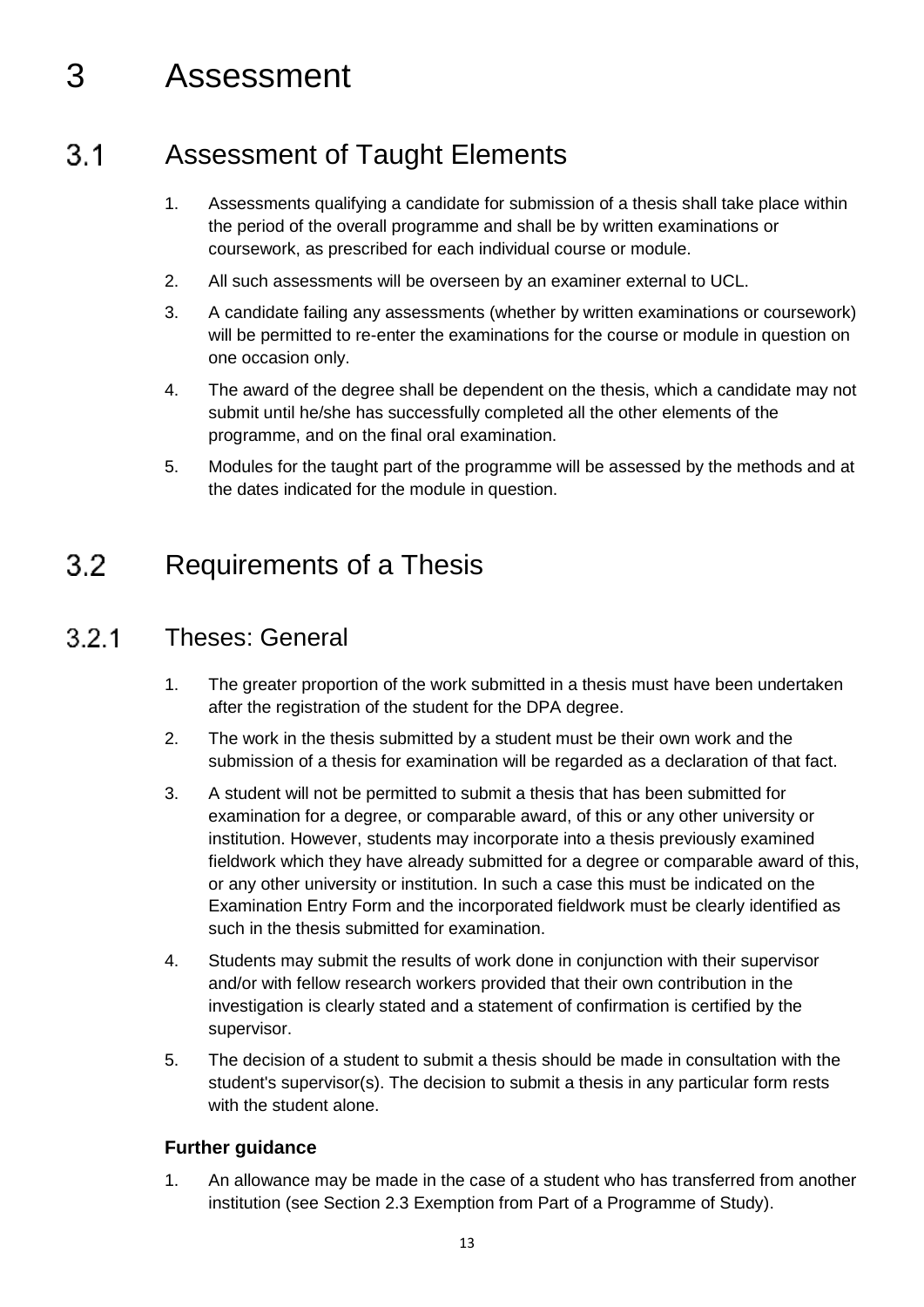2. Students should also include in each copy of their thesis a signed declaration that the work presented is their own. This may be inserted between the title page and the contents page of the thesis in the following terms:

*'I, [Student's full name], confirm that the work presented in this thesis is my own. Where information has been derived from other sources, I confirm that this has been indicated in the thesis.'*

#### Requirements of a DPA Thesis  $3.2.2$

- 1. A thesis for the award of a DPA degree shall be examined in accordance with the criteria prescribed by UCL and the thesis shall demonstrate that it:
	- a) is genuinely the work of the candidate;
	- b) shows a student's capacity to pursue original research in the field of study based on a good understanding of the research techniques and concepts appropriate to the discipline;
	- c) embodies the results of a research programme which may reasonably be expected of a student after four years of full-time study or six years of part-time study, formulated and carried out by the student in consultation with the supervisors;
	- d) consists of a student's own account of their investigations, the greater proportion of which shall have been undertaken during the period of registration under supervision for the degree;
	- e) represents a distinct and significant contribution to the subject, whether through the discovery of new knowledge, the connection of previously unrelated facts, the development of new theory, or the revision of older views;
	- f) shows the exercise of critical judgement with regard to both a student's own work and that of other scholars in the field;
	- g) is an integrated whole and presents a coherent argument;
	- h) gives a critical assessment of the relevant literature, describes the method of research and its findings, includes discussion on those findings and indicates in what respects they appear to the student to advance the study of the subject; and, in so doing, demonstrates a deep and synoptic understanding of the field of study, (a student being able to place the thesis in a wider context), objectivity and the capacity for judgement in complex situations and autonomous work in that field.
	- i) is satisfactory in its literary and/or technical presentation and structure with a full bibliography and references;
	- j) takes due account of previously published work on the subject;
	- k) makes clear the sources from which information has been derived, the extent to which the work of others has been used, and the areas which are claimed as original;
	- l) contains an element which might, after any necessary revision, merit publication in a medium appropriate to the discipline (for example as a monograph or as a number of articles in learned journals);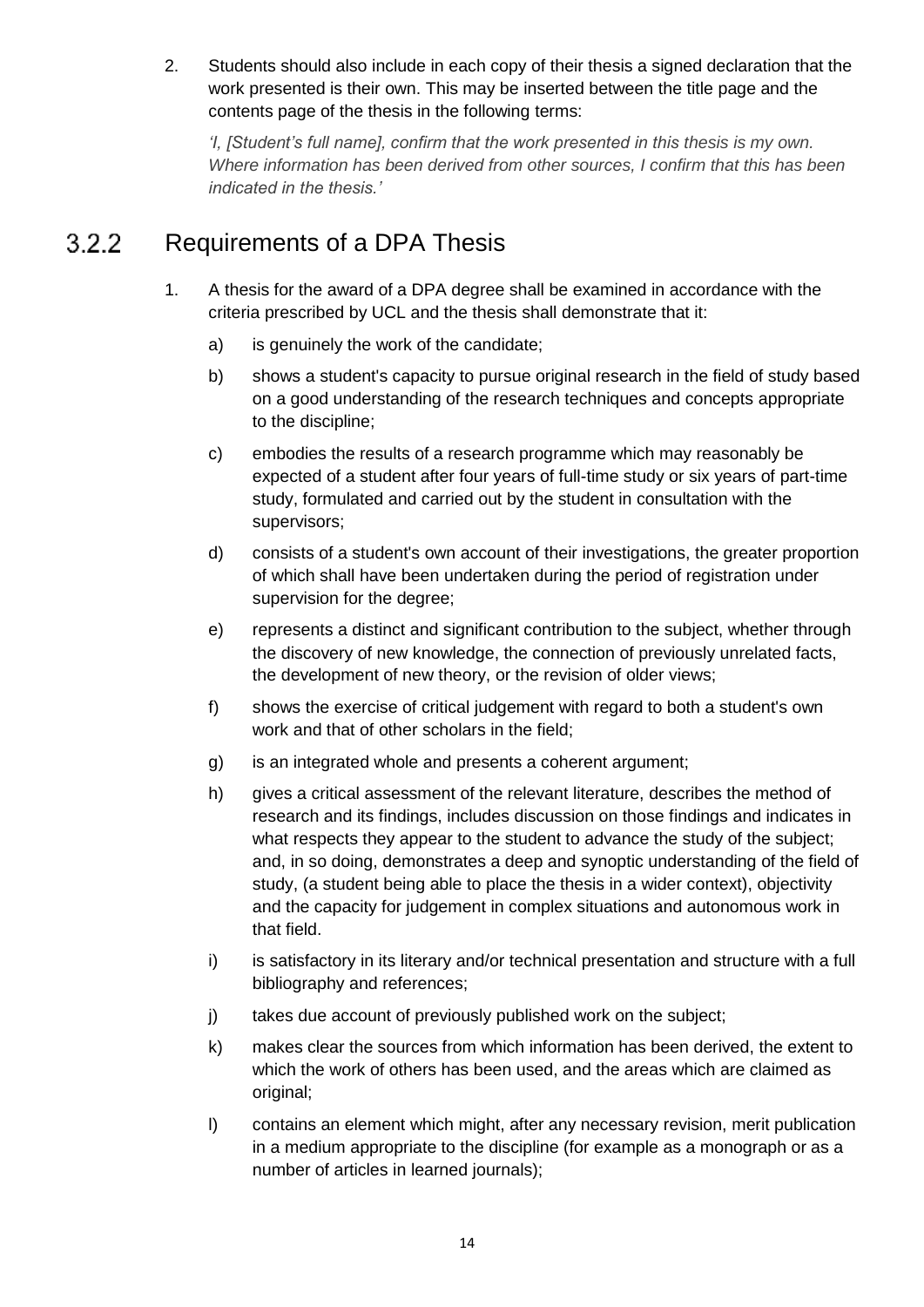- m) shows a student's ability to design and implement an independent research project.
- 2. A series of papers, whether published or otherwise, is not acceptable for submission as a thesis. Research work already published, or submitted for publication, at the time of submission of a thesis, either by a student alone or jointly with others, may be included in the thesis. The published papers themselves may not be included in the body of a thesis but may be adapted to form an integral part of a thesis and thereby make a relevant contribution to the main theme of a thesis. Publications derived from the work in a thesis may be bound as supplementary material at the back of a thesis.

#### Language of a Thesis  $3.2.3$

- 1. All theses must be written in English.
- 2. In all cases, the oral examination of a thesis would normally be conducted in English.

#### Word Length of a Thesis  $3.2.4$

- 1. The required word length for a DPA thesis is 60,000 100,000 words, comprising an overarching analysis component of 40,000 - 60,000 words and a portfolio of policy problems tackled in a policy placement of 20,000 - 40,000 words.
- 2. The maximum word length includes footnotes, tables and figures but excludes bibliography, appendices and supporting data.

# **Further guidance**

- 1. Where the above prescribes the maximum allowable length for DPA theses, this is not necessarily the preferred length. In many instances supervisors may wish to recommend a shorter length. Students should consult their supervisors on the usual length of theses in their subject area or topic.
- 2. The signature of the student and the Principal Supervisor on the Examination Entry Form to the DPA examinations (see the Research Degree Examination Entry [webpages\)](http://www.ucl.ac.uk/current-students/research_degrees/rd_exam_entry) shall be taken as confirmation that the thesis submitted is within the required word limit
- 3. 'Supporting data' refers largely to raw data which is not essential to the argument of the thesis. Appendices are not in the word count and should only include material which examiners are not required to read in order to examine the thesis, but to which they may refer if they wish. Examiners are not required to read beyond the maximum word limits. Where the thesis itself is an edition of a text or texts, normally in the field of literature, the above word limits may not apply.

#### $3.2.5$ Format of a Thesis

1. The thesis should be submitted in the format determined by UCL at the time of submission. Further information and guidance is available on the [Thesis Formatting](http://www.ucl.ac.uk/current-students/research_degrees/thesis_formatting)  [webpages](http://www.ucl.ac.uk/current-students/research_degrees/thesis_formatting) and on the [Research Degree Examination Entry webpages.](http://www.ucl.ac.uk/current-students/research_degrees/rd_exam_entry)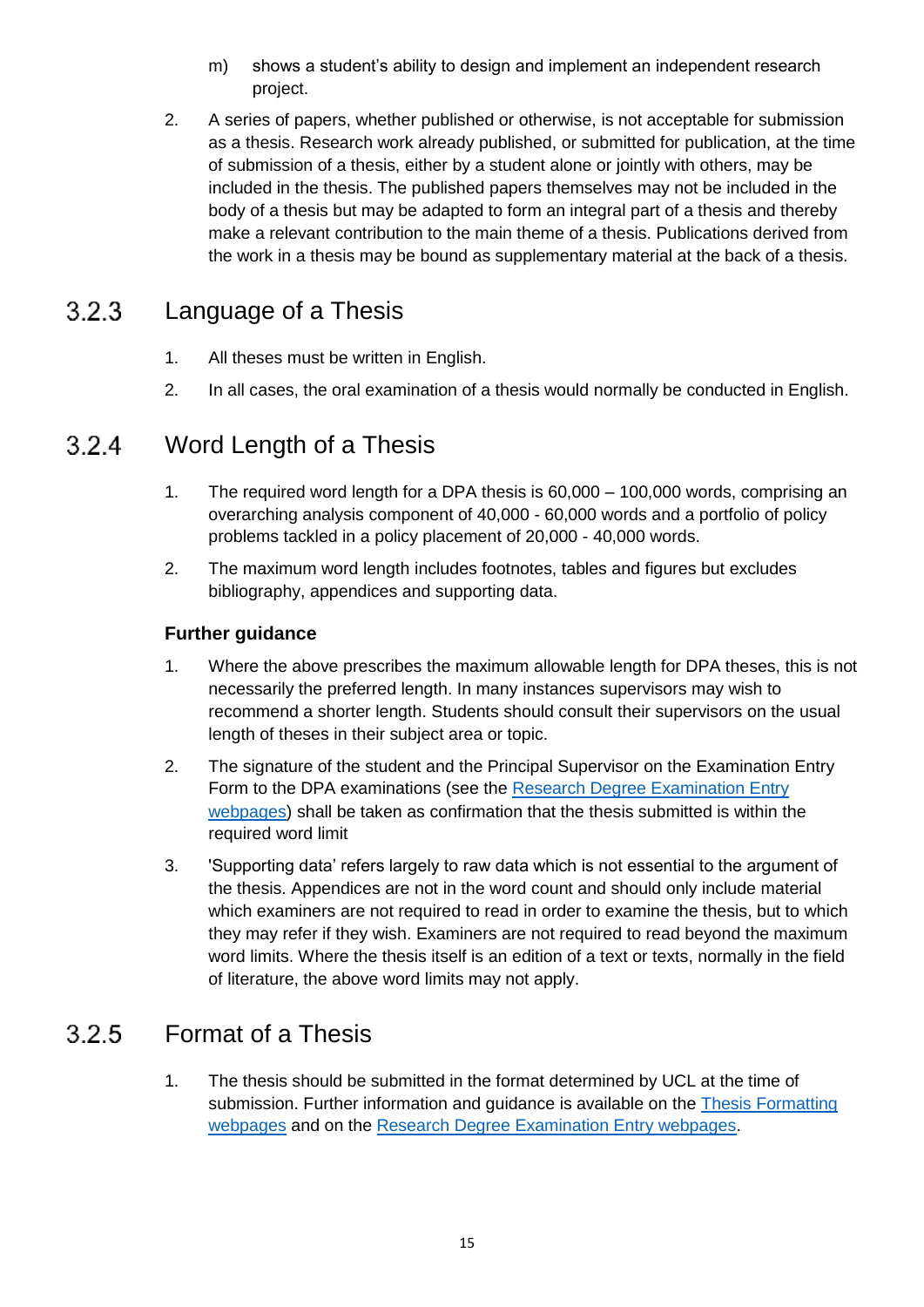#### Approval of a Thesis Title  $3.2.6$

- 1. A student must have the title of his/her thesis approved by his/her Principal Supervisor.
- 2. The approved title is submitted to UCL on the Examination Entry Form submitted to the [Student Centre.](http://www.ucl.ac.uk/current-students/student-centre)

#### Availability of a Thesis 3.2.7

- 1. After the examination has been completed and before the degree is awarded, successful students are required to submit one soft-bound copy to UCL, via the [Student Centre,](http://www.ucl.ac.uk/current-students/student-centre) for lodging in the UCL library.
- 2. The electronic copy of a candidate's thesis and Deposit Agreement Form should be deposited directly via UCL's [Research Publications Service](http://www.ucl.ac.uk/ion/library/publications/rps) (RPS).

# **Further guidance**

- 1. Further information about the terms of this declaration on retention is available on the [Research Degree Examination Entry webpages.](http://www.ucl.ac.uk/current-students/research_degrees/rd_exam_entry)
- 2. A student may apply to UCL at the time of registration or thereafter, for restriction of access for a period of not more than three calendar years to their thesis and/or the abstract of their thesis on the grounds of commercial exploitation or patenting. In very exceptional circumstances, if the thesis includes material that is significant for national security, subject to approval of UCL, copies of the thesis placed in the public domain, with the agreement of the graduate concerned, may have certain parts excised from them. Applications to restrict access to a thesis should be made via the [Library.](http://www.ucl.ac.uk/library)

#### <span id="page-15-0"></span> $3.3<sub>1</sub>$ Examination Entry

#### $3.3.1$ Examination Entry Form

- 1. Before the thesis is submitted for examination, an Examination Entry Form must be submitted to UCL.
	- i) The Examination Entry Form may not be submitted earlier than six months before the completion of the prescribed programme and must be submitted not later than four months before the submission of the thesis. For the entry form and more information, see the [Research Degree Examination Entry webpages.](http://www.ucl.ac.uk/current-students/research_degrees/rd_exam_entry)
	- ii) A student is required to submit to his/her supervisor a short description of the content of the thesis in about 300 words, the short description must be submitted to the Registry with the Examiner Nomination Forms, to assist in the appointment of suitable examiners (see [Research Degrees Guidance webpages](http://www.ucl.ac.uk/silva/srs/academic-regulations/res-deg/guidance) for more details).
	- iii) If a student has not submitted a thesis for examination within 18 months (or such shorter period as shall be stipulated by UCL) from the submission of the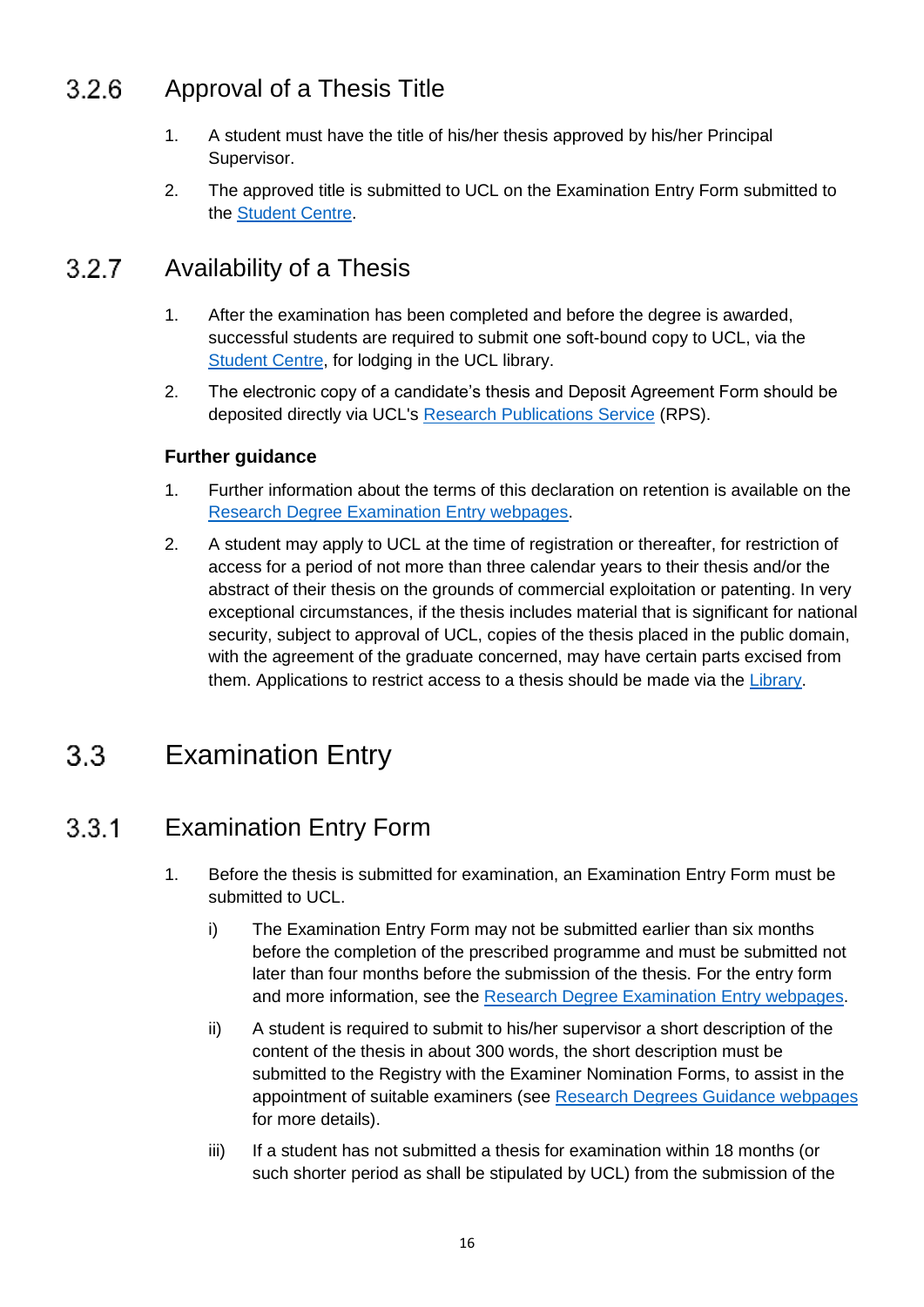Examination Entry Form the examination entry will be cancelled unless a special case is made for late submission in writing to UCL via the [Student Centre.](http://www.ucl.ac.uk/current-students/student-centre)

#### Thesis Submission  $3.3.2$

- 1. Prior to examination, candidates are required to submit two soft-bound copies of their thesis to UCL for dispatch to their examiners.
- 2. After the examination and before the award is made, candidates entering for a UCL award are required to submit one soft-bound thesis and to deposit one e-thesis in the UCL Institutional Repository.

# **Further guidance**

- 1. A student may be required to provide additional copies of his/her thesis if additional examiners are appointed at any stage in the examination process.
- 2. A candidate for the DPA degree is required to bring to the oral examination a copy of his/her thesis which is identical to the copies submitted to the [Student Centre.](http://www.ucl.ac.uk/current-students/student-centre) Further information and forms are available on the [Research Degree Examination Entry](http://www.ucl.ac.uk/current-students/research_degrees/rd_exam_entry)  [webpages](http://www.ucl.ac.uk/current-students/research_degrees/rd_exam_entry) and on the [Thesis Formatting webpages.](http://www.ucl.ac.uk/current-students/research_degrees/thesis_formatting)

#### Dispatch of Theses to Examiners  $3.3.3$

- 1. A thesis will be sent, via the Student Centre, to both examiners at least four weeks in advance of an oral examination.
- 2. Direct submission of theses to examiners by students, supervisors or departments/ divisions is not permitted.

- 1. All theses will be submitted to UCL via the [Student Centre.](http://www.ucl.ac.uk/current-students/student-centre) Theses will be sent to both examiners by the Student Centre. Supervisors and students should note that theses will only be sent to examiners who have been formally appointed by UCL and only after the Examination Entry Form has been submitted in accordance with the Examination Entry Guidelines on the [Research Degree Examination Entry webpages.](http://www.ucl.ac.uk/current-students/research_degrees/rd_exam_entry)
- 2. Supervisors and students for examination should ensure that all examination entry requirements have been met in good time before a planned oral examination takes place.
- 3. Oral Examinations cannot proceed if the requirements for the examination entry, including the formal appointment of examiners, have not taken place in accordance with UCL regulations. The outcome of any examination conducted in such an instance would be void.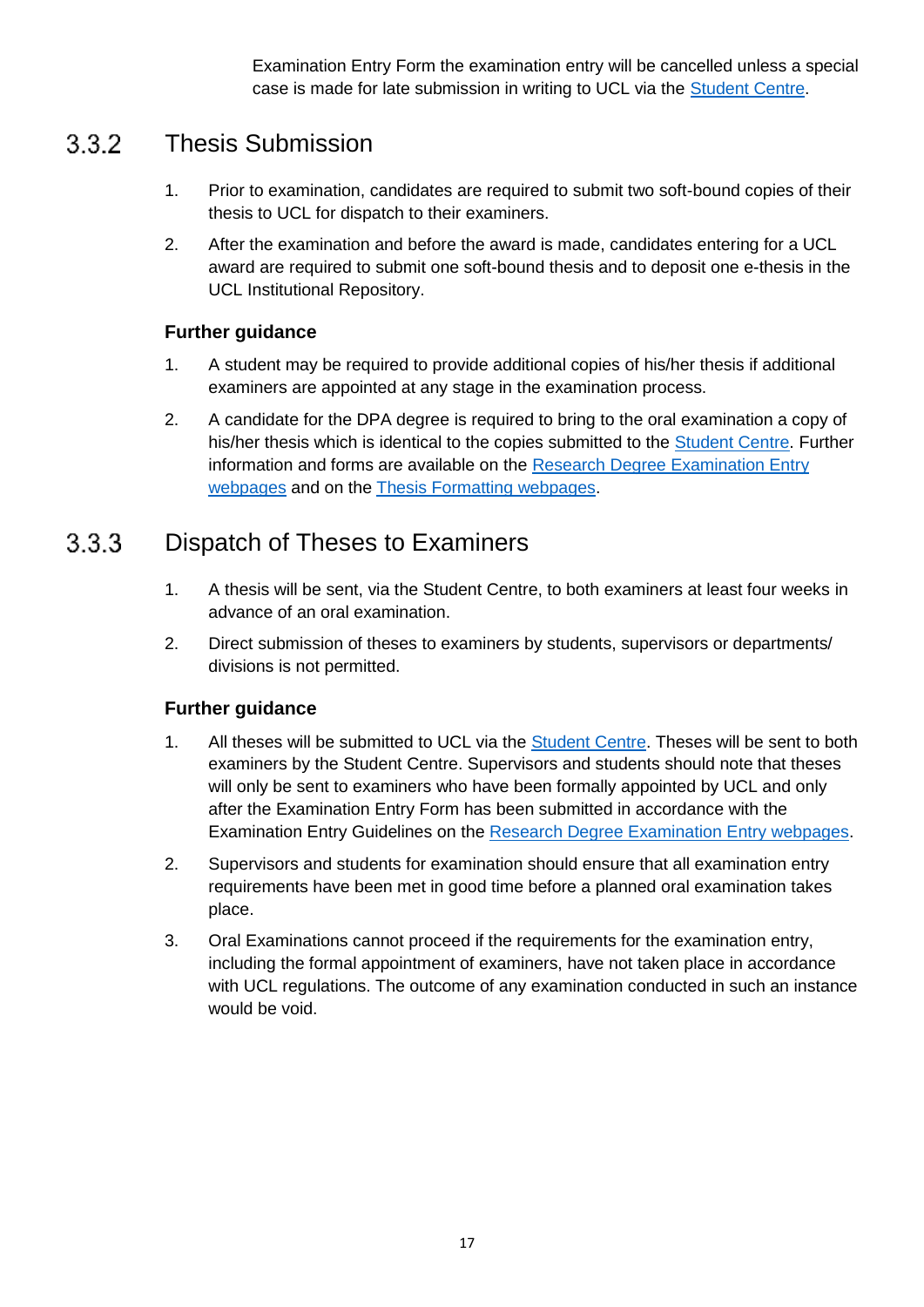#### <span id="page-17-0"></span> $3.4$ Appointment of Examiners

#### The Appointment of Examiners for Research Degrees  $3.4.1$

1. Two examiners will be appointed for each candidate in accordance with the UCL Procedures for the Appointment of Examiners (see [Research Degrees Guidance](http://www.ucl.ac.uk/silva/srs/academic-regulations/res-deg/guidance)  [webpages](http://www.ucl.ac.uk/silva/srs/academic-regulations/res-deg/guidance) for more details). One of the examiners shall be external to UCL; the other shall normally be a member of the academic staff of UCL.

## **Further guidance**

- 1. For each student, two examiners shall be appointed by the UCL Research Degrees Committee on the recommendation of the appropriate Departmental and Faculty Postgraduate Committees or equivalent bodies. Two external examiners may be appointed in lieu of an internal examiner if, on grounds of academic expertise or other reasons, a suitable individual within UCL cannot be nominated.
- 2. An examiner shall not have acted as either Principal or Subsidiary Supervisor of the thesis to be examined, nor have been involved in any way with the candidate or project to be examined, including the DPA progression point.
- 3. In the case of a student who is a member of the academic staff of UCL, no examiner may be appointed who is internal to UCL. In this case, all examiners must be external to UCL.
- 4. It is desirable that no examiner, either internal or external, should be appointed on more than three consecutive occasions for the same supervisor. Generally, supervisors and departments are asked to avoid repeatedly nominating the same person as an examiner, or nominating each other to act for the other's student, within a short time frame.
	- a) External Examiners:

Normally, an individual external examiner should not be appointed more than once during a given year by members of the same UCL department.

b) Internal Examiners:

Normally, an individual internal examiner should not be appointed more than five times during a given three year period by members of the same UCL department.

5. Further guidelines on the appointment of examiners and nomination forms are available on [Research Degrees Guidance webpages.](http://www.ucl.ac.uk/silva/srs/academic-regulations/res-deg/guidance)

#### 342 The Appointment of Additional Examiners

- 1. Exceptionally a third examiner, who must be external to UCL, may be appointed with the approval of UCL.
	- i) Exceptionally a third examiner may be appointed with the approval of the UCL Research Degrees Committee. A third examiner will be appointed in cases where, between them, the two examiners do not feel they have a sufficient level of expertise to examine the thesis.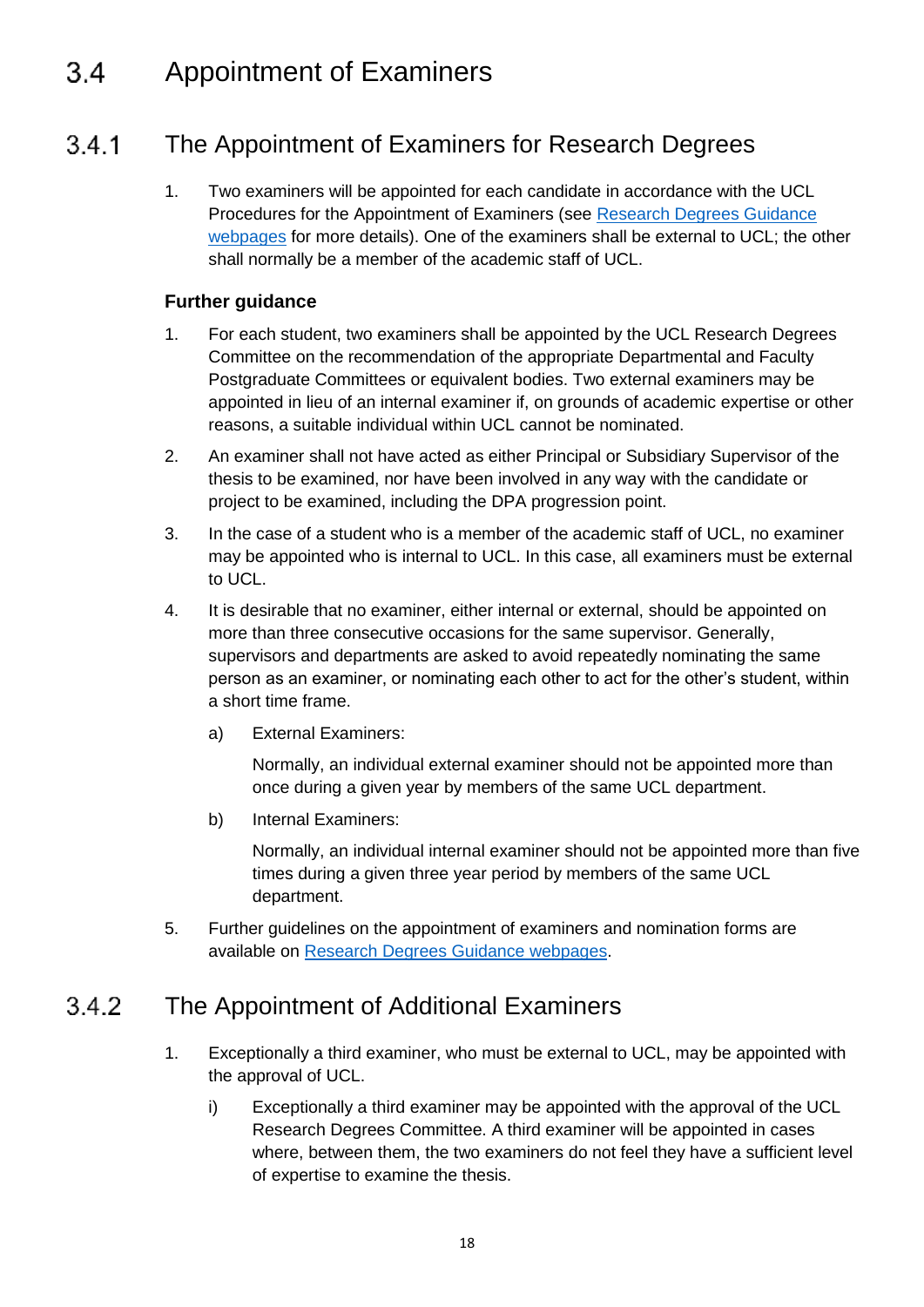- ii) A third examiner may also be appointed where there is a dispute between two examiners about the result of an examination which they cannot resolve between themselves.
- iii) In accordance with UCL regulations, the third examiner must be external to UCL.
- iv) The third examiner will, however, be nominated and appointed through usual UCL procedures and using the Examiner Nomination Form on the Research [Degrees Guidance webpages.](http://www.ucl.ac.uk/silva/srs/academic-regulations/res-deg/guidance)

#### <span id="page-18-0"></span> $3.5$ Conduct of the Research Degree Examination

- 1. The examiners shall prepare independent preliminary reports on the thesis, conduct an oral examination and submit a final, joint report to UCL.
- 2. The candidate's supervisor shall be invited, unless the candidate indicates otherwise on his/her entry form, to attend the oral examination as an observer. The oral examination will otherwise be conducted in private.
- 3. The oral examination should be held at UCL.

- 1. The examiners shall prepare independent preliminary reports on the thesis to assist in conducting the oral examination. Copies of the preliminary reports for DPA students should be submitted to the UCL [Student Centre](http://www.ucl.ac.uk/current-students/student-centre) together with the final, joint report. The preliminary and joint reports will be released to students.
- 2. Examiner report forms and procedural information are available from the [Research](http://www.ucl.ac.uk/silva/srs/academic-regulations/res-deg/guidance)  [Degrees Guidance webpages.](http://www.ucl.ac.uk/silva/srs/academic-regulations/res-deg/guidance)
- 3. Each final, joint report by the examiners shall indicate whether the thesis meets the requirements specified in Section 3.1 as appropriate and shall include a statement on the examiners' judgement of the student's performance. Examiners have the right to make comments in confidence to UCL in a separate report. Such comments should not be concerned with the performance of the student but may cover matters which they wish to draw to the attention of UCL.
- 4. All matters relating to the examination must be treated as confidential. Examiners are not permitted to divulge the content of material contained in a student's thesis until such time as any restrictions on access to the thesis, which have been granted by UCL, have been removed.
- 5. The supervisor who attends the oral examination does not have the right to participate in the examination of the candidate but may contribute if invited to do so by the examiners. Otherwise the oral examination shall be held in private.
- 6. UCL may exceptionally agree that the examination be conducted outside London if there are circumstances which make this expedient. Applications to hold an oral examination outside of London should be made in writing to the Chair of the Research Degrees Committee via [Assessment and Student Records.](http://www.ucl.ac.uk/srs/our-services/student-administration)
- 7. For further guidance on the conduct of an oral examination, students and staff should also refer to the UCL Doctoral School [Code of Practice for Graduate Research](http://www.grad.ucl.ac.uk/essinfo/)  [Degrees.](http://www.grad.ucl.ac.uk/essinfo/)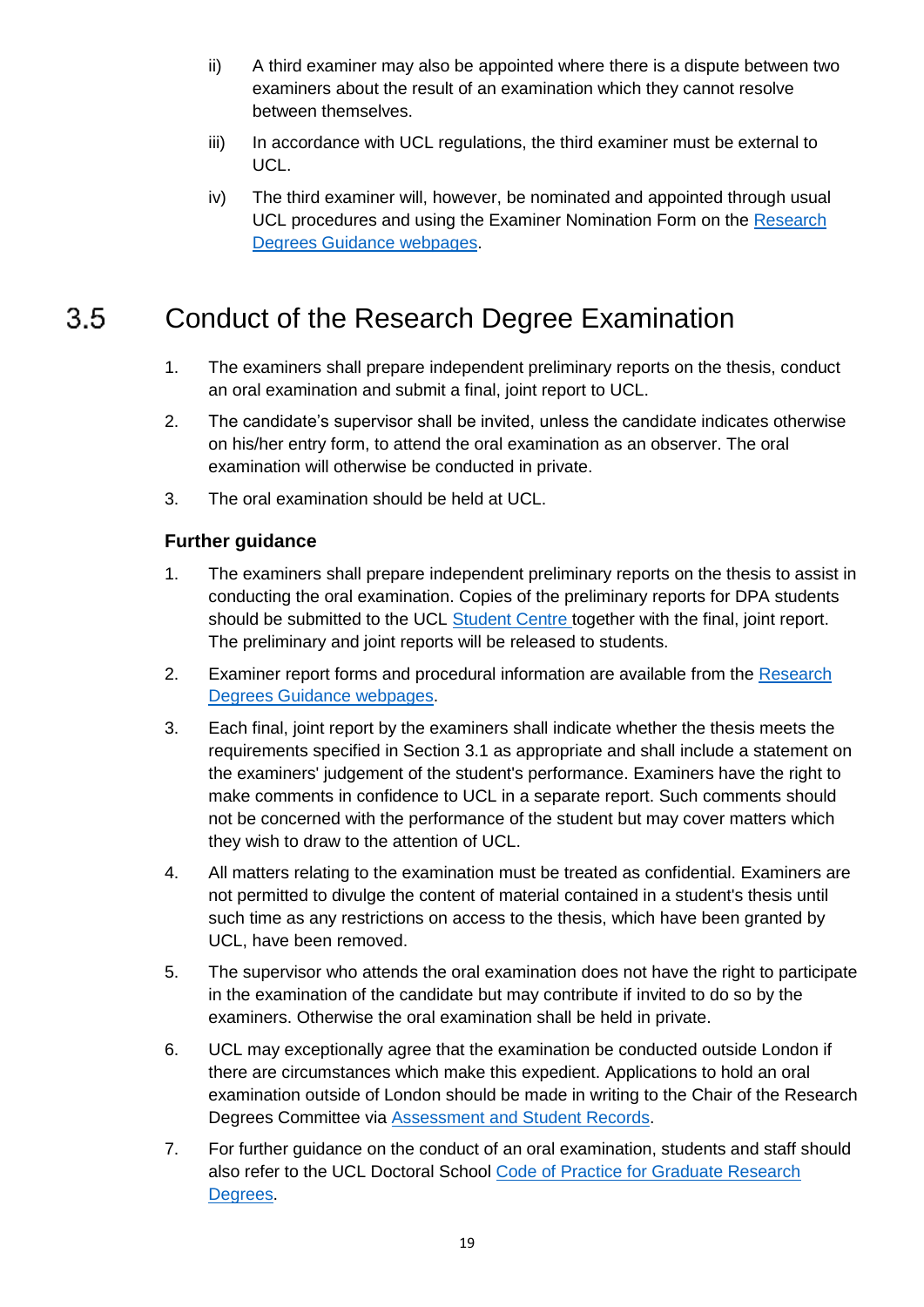#### <span id="page-19-0"></span>Outcomes of the Oral Examination 3.6

- 1. Students for a DPA degree must submit a thesis and be examined orally. The following options are open to examiners in determining the result of an examination for the DPA degree:
	- a) If the thesis fulfils the criteria (set out in 3.1) and the student satisfies the examiners in all other parts of the examination, the examiners will report that the student has satisfied them in the examination and the student has passed the research component of the award.
	- b) If the thesis otherwise satisfies the criteria (set out in 3.1) but requires minor amendments, and if the student satisfies the examiners in all other parts of the examination, the examiners may require the student to make, within three months, amendments specified by them. The amended thesis shall be submitted to the examiners, or one of their numbers nominated by them, for confirmation that the amendments are satisfactory.
	- c) If the thesis, though inadequate, shall seem of sufficient merit to justify such action, the examiners may determine that the student be permitted to re-present their thesis in a revised form within 18 months. The examiners may at their discretion exempt from a further oral examination, on re-presentation of their thesis, a student who under this regulation has been permitted to re-present it in a revised form. Examiners may refer a thesis for the DPA degree for 18 months for re-submission in a revised form, on one occasion only.
	- e) If the thesis fulfils the criteria (set out in 3.1), but the student fails to satisfy the examiners at the oral examination, the examiners may determine that the student be permitted to re-present the same thesis, and submit to a further oral examination within a period specified by them and not exceeding 18 months.
	- f) If, after completion of the examination for the DPA degree, the examiners determine that a student has not reached the standard required for the award of the degree nor for the re-presentation of the thesis in a revised form for that degree, DPA candidates may be awarded an MRes degree, based on the completed MRes component, at the discretion of the DPA Board of Examiners.
	- g) The examiners may determine that the student has not satisfied them in the examination and no award will be made.
	- h) The examiners shall not, save in very exceptional circumstances, make any of the above decisions without submitting the student to an oral examination on at least one occasion.
- 2. In the case of a thesis for the DPA that is referred for 18 months, if the examiners determine that a student has not reached the standard required for the award of the degree, DPA candidates may be awarded an MRes degree, based on the completed MRes component, at the discretion of the DPA Board of Examiners.

# **Further guidance**

1. Staff and students should also refer to the Doctoral School's [Code of Practice for](http://www.grad.ucl.ac.uk/essinfo/)  [Graduate Research Degrees](http://www.grad.ucl.ac.uk/essinfo/) for further guidance on the examination of research degree students.